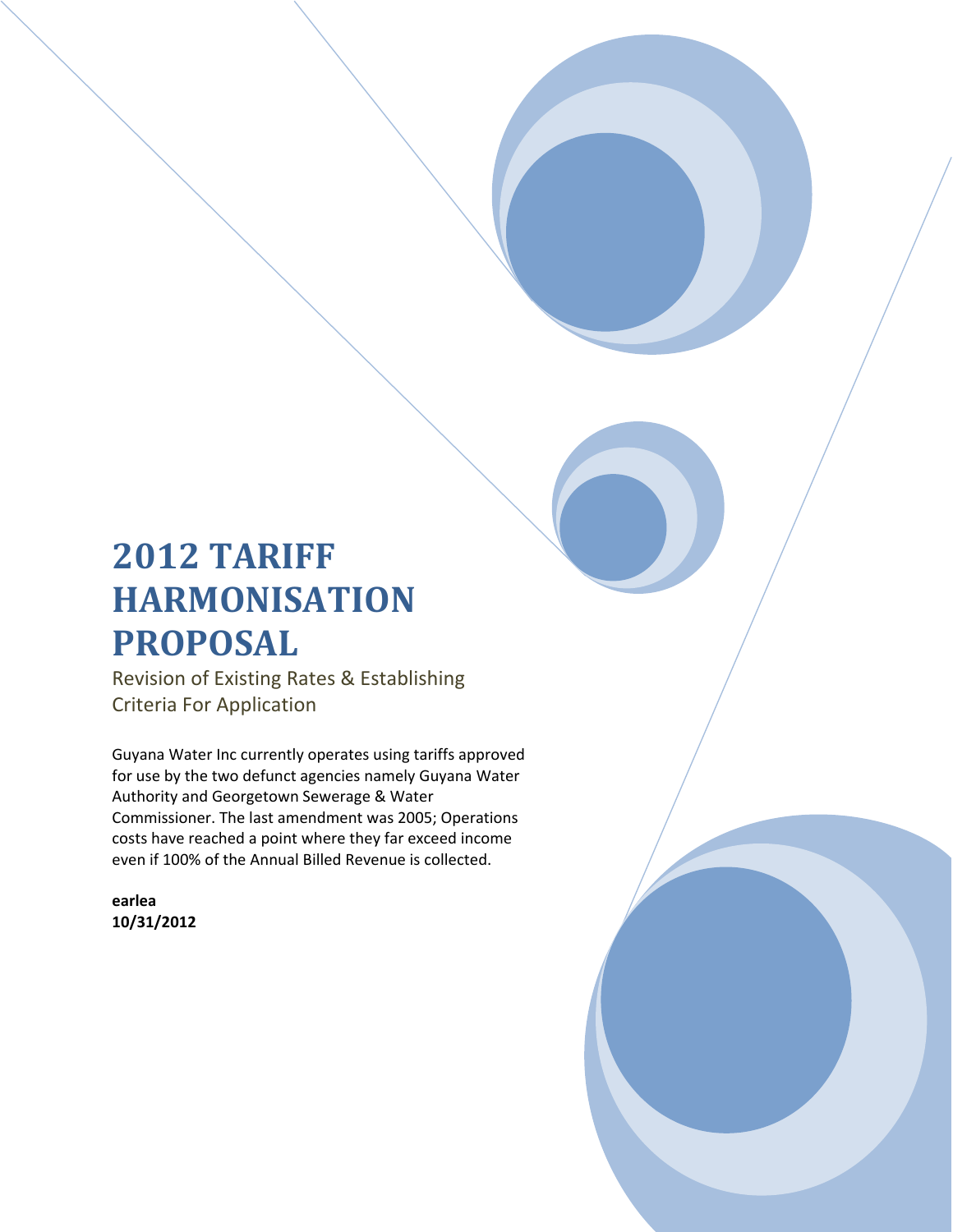

### **The Water Guardian**

### **PREFACE:**

Guyana Water Inc. currently operates using tariffs approved for use by the two defunct agencies namely Guyana Water Authority and Georgetown Sewerage & Water Commissioner. These agencies were merged to form Guyana Water Inc. other than a brief albeit abandoned foray by the company in 2009 no meaningful attempts were made to have these multiple tariff bands consolidated.

GWI's tariff structure needs to be consolidated due to a number of deficiencies in its existing structure:

- 1. It does not meet social equity requirements
- 2. It does not encourage economy in the use of water
- 3. It does not encourage efficiencies from GWI
- 4. It does not allow for prompt reaction to external changes that affect costs of water production, such as changes in power costs
- 5. Customers are unaware of the way in which a charge is built up and often do not appreciate or understand the costs involved in providing water supply
- 6. It does not provide an adequate revenue base on which GWI can cover its operational and other costs

The Public Utilities Commission described GWI's existing tariff regime in Note 10 of its Order 3/2005:

*The current tariff table has in excess of twenty different rate schedules, none of which*  has apparently been developed with the objective of making consumer prices reflect *the costs of supply… Retention of both schedules appears to us to be illogical since the vast majority of the consumers live in the coastal areas and the supply conditions are therefore similar throughout. What is urgently needed is the development of a rational tariff schedule* 

Indeed the current structure has posed significant difficulties for both the company and customers in the process of its application. With fourteen (14) domestic bands and no clear cut parameters for applying to customers many oftentimes cry discrimination and high handedness by the company when it is applied to them. There are instances in the current Tariff regime where the domestic customers are required to pay a higher rate than Non-Domestic (Commercial) customers.

Every successful Water Utility has used metering or in the absence of metering a rate that is linked to the average consumption to determine the Tariff regime. In Guyana the extremely low Unmetered rate relative to average consumption has proven to be the greatest contributor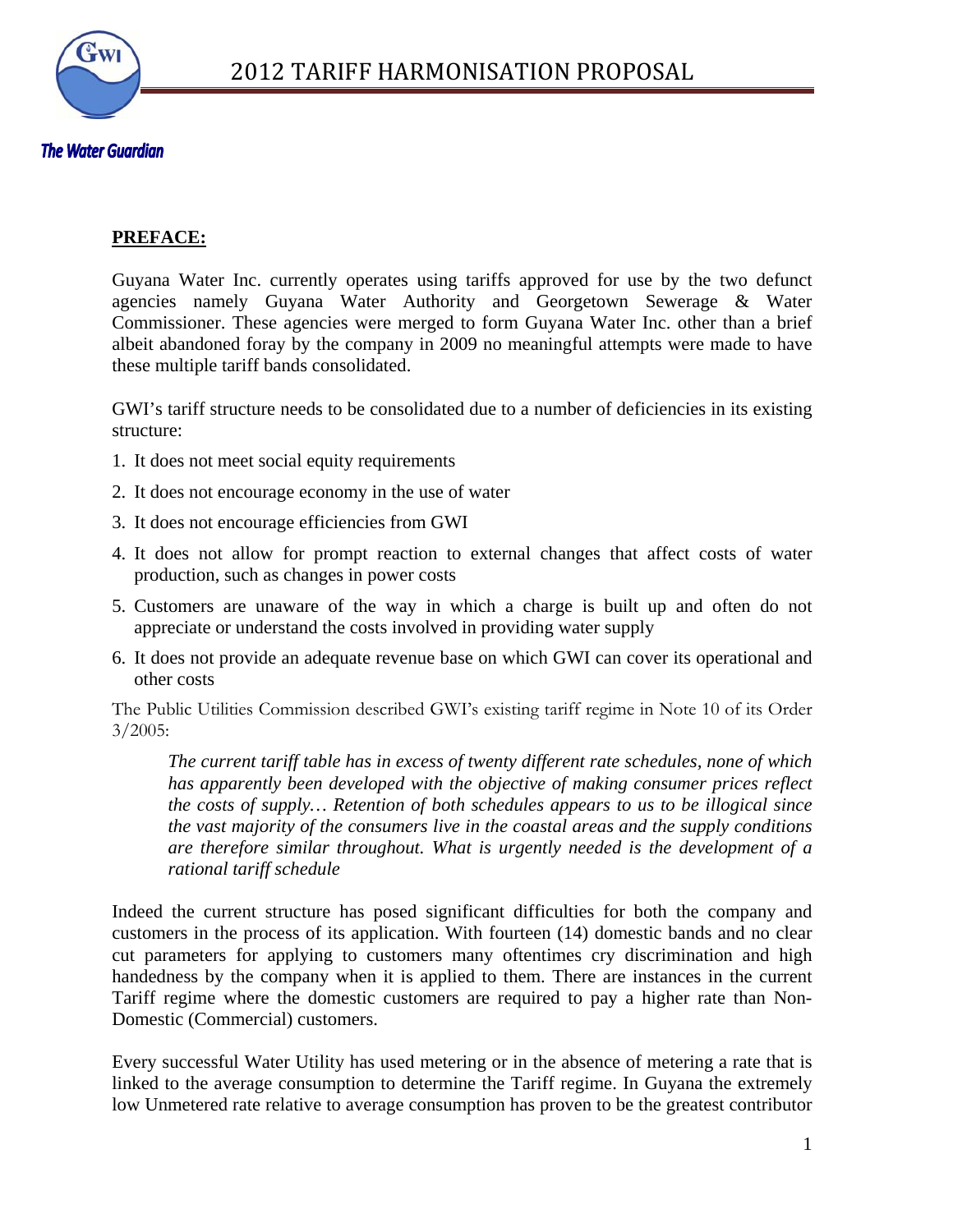to resistance to metering. This has indirectly promoted indiscriminate use of this very precious resource and allowed for production costs to escalate exponentially, inability to have increased pressure in homes due to unmetered customers leaving taps on and general wastage.

Over the last decade the Company has developed Water Treatment Plants across the country, bringing to customers in those areas treated water. Other customers now are demanding that they too receive the same quality because they pay the same rates. These Treatment Plants has brought with it increased production costs for the company and the high level of nonrevenue water means that a significant portion of this increased production expenditure literally goes down the drain.

This request is being made to the Public Utilities Commission to;

• Approve a consolidated Tariff regime that allows for;

Establishment of a definitive methodology for categorizing customers.

- o Differentiation between treated and non-treated water
- o Billing of unmetered customers at a rate that is closer to the costs of their average consumption
- o Reasonable discrimination between Domestic & Non Domestic Rates.
- o Reasonable discrimination between customers in the Hinterland (Small Towns) and the more established communities.
- Approve the introduction of 'Fixed Charge' component of the Tariff.
- Approve the Rates for the various Tariff Bands for the supply of Water.
- Approve the Rates for the various Tariff Bands for Sewerage Services.
- Approve the introduction of 'Security Deposit' for subscribers to the Service as follows;
	- o New Applicants for the Service
	- o Customers who would have had their services disconnected for non-payment
- Approve Ancillary Service Charges for Guyana Water Inc.

### **1. Billings:**

Guyana Water Inc. currently bills all Domestic customers and some categories of Non-Domestic customers on a quarterly basis. High Consumption Non-Domestic customers are billed on a monthly basis. GWI plans to continue with this regime in the near future but would like to ultimately migrate to monthly billings for all customers at such a time as our systems allow for it.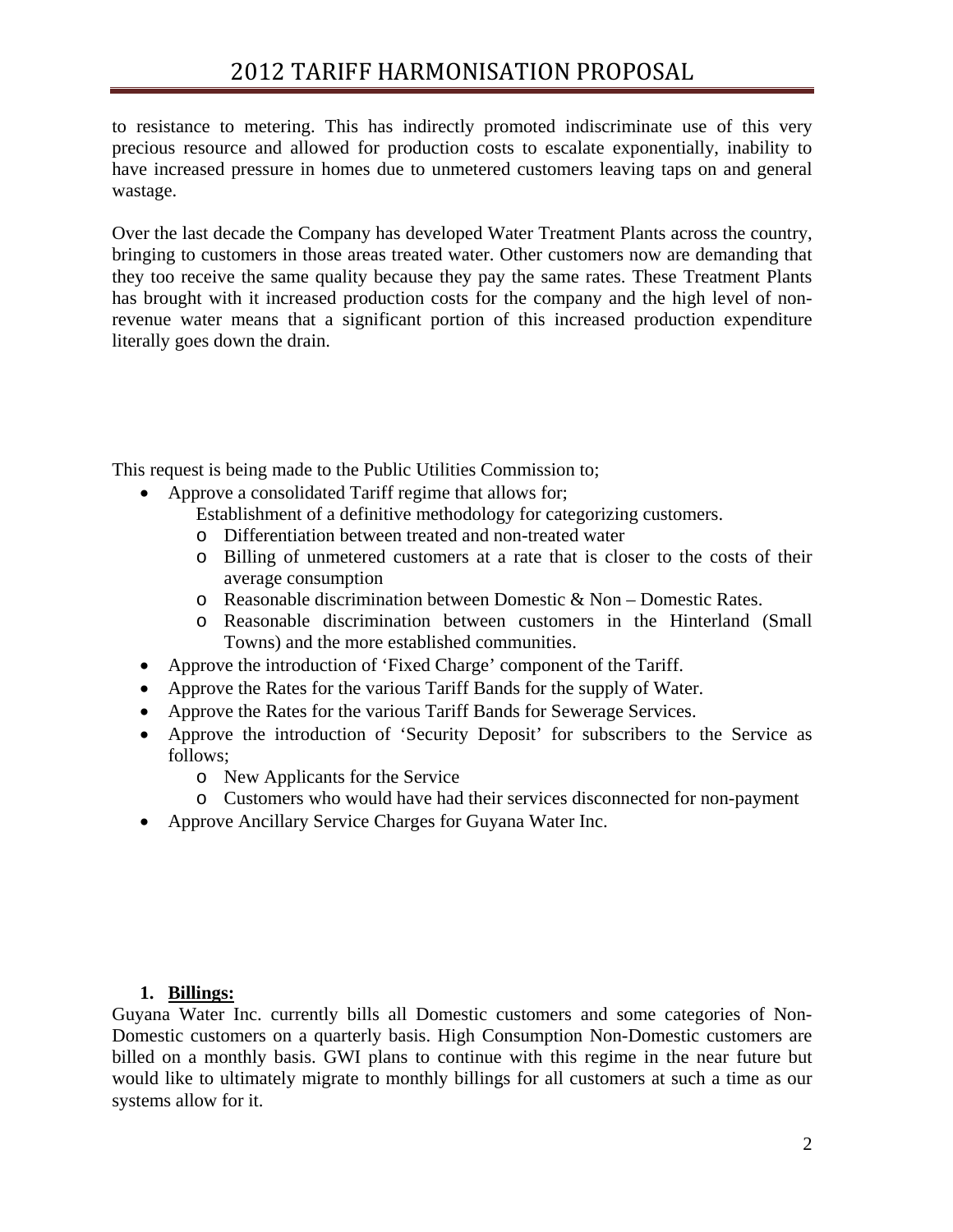### **2. Fixed Charges:**

It has become a staple on most tariff for Utilities around the world to have a fixed charge built in, given the dramatic fluctuations in the input prices and the need for GWI to maintain & replace the huge amount of fixed assets used in the supply of service to customers such a charge is necessary. With the introduction of this Fixed Charge metered Domestic customers will no longer be billed on the compulsory minimum consumption of 10 (15 for Non-Domestic)  $m<sup>3</sup>$  per month but rather only on the amount they utilize, in the event of no consumption the customer will only be billed the Fixed Charge. This would not be applicable in cases where the meter is not working, in such a case the company reserves the right to bill the customer on their average consumption and in the absence of a personal history to bill the customer on the unmetered rate for their category of consumption as set out in this document.

| <b>Customer Category</b>               | <b>Fixed Charges</b> |  |  |  |
|----------------------------------------|----------------------|--|--|--|
| <b>Metered</b>                         | (Monthly)            |  |  |  |
| Untreated Area - Residential           |                      |  |  |  |
| Treated Areas - Residential            | \$200                |  |  |  |
| Untreated Area -Non Residential        |                      |  |  |  |
| Treated Areas - Non Residential        | \$1,500              |  |  |  |
|                                        |                      |  |  |  |
| Unmetered                              | <b>Monthly</b>       |  |  |  |
| Untreated Area - Residential 1         |                      |  |  |  |
| Untreated Area - Residential 2         | \$200                |  |  |  |
| Treated Areas - Residential 1          |                      |  |  |  |
| Treated Areas - Residential 2          |                      |  |  |  |
|                                        |                      |  |  |  |
| Untreated Area -Non Residential Band 1 | \$300                |  |  |  |
| Untreated Area -Non Residential Band 2 | \$500                |  |  |  |
| Untreated Area -Non Residential Band 3 | \$2,000              |  |  |  |
| Untreated Area -Non Residential Band 4 | \$4,000              |  |  |  |
| Untreated Area -Non Residential Band 5 | \$7,500              |  |  |  |
|                                        |                      |  |  |  |
| Treated Areas - Non Residential Band 1 | \$300                |  |  |  |
| Treated Areas - Non Residential Band 2 | \$500                |  |  |  |

See below summary of proposed Fixed Charges for each Tariff category;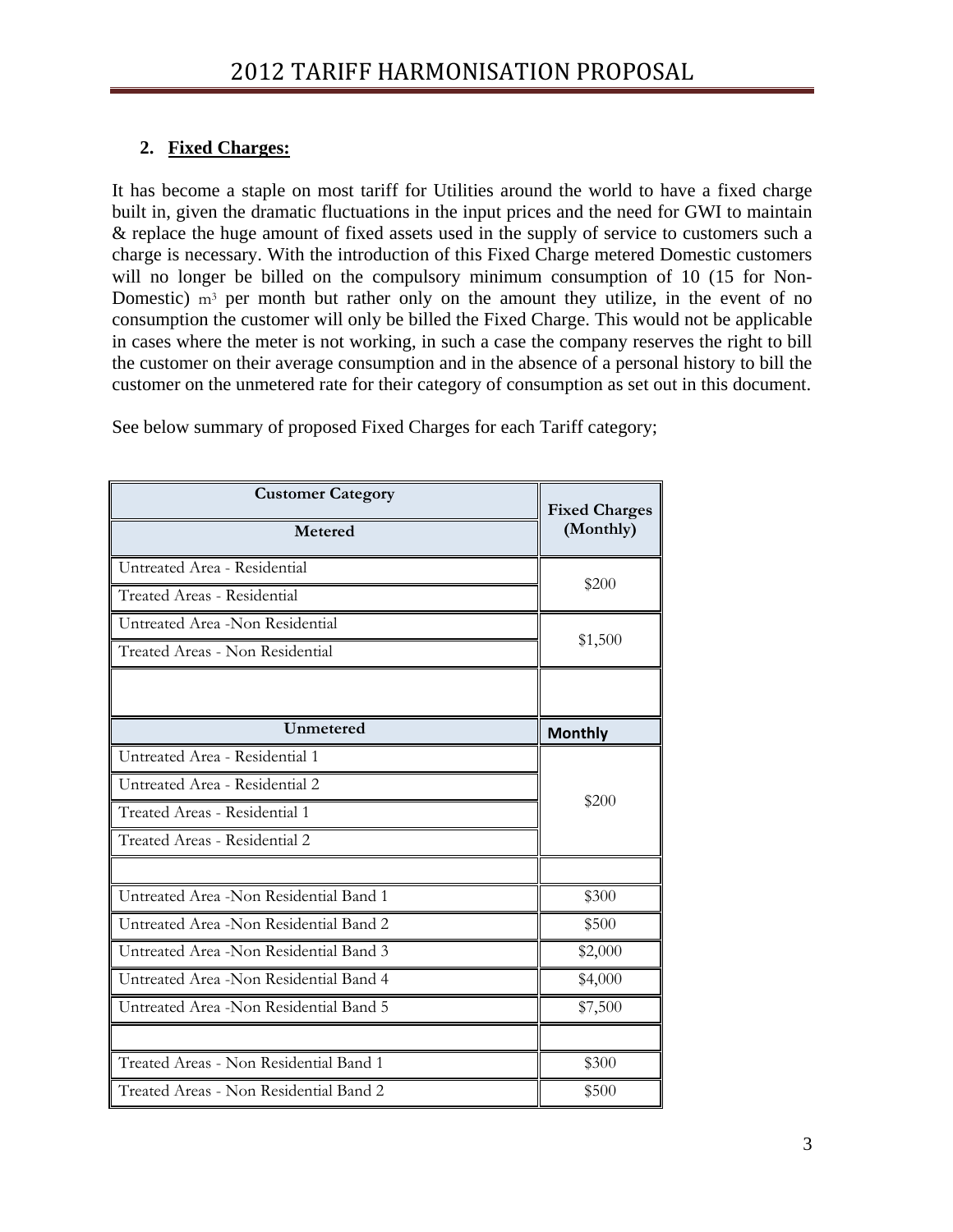# 2012 TARIFF HARMONISATION PROPOSAL

| Treated Areas - Non Residential Band 3     | \$2,000 |
|--------------------------------------------|---------|
| Treated Areas - Non Residential Band 4     | \$4,000 |
| Treated Areas - Non Residential Band 5     | \$7,500 |
|                                            |         |
| Hinterland (Small Towns) - Residential     | \$200   |
| Hinterland (Small Towns) - Non-Residential | \$200   |
| Untreated Area -Non Residential Band 2     | \$500   |
| Untreated Area -Non Residential Band 3     | \$2,000 |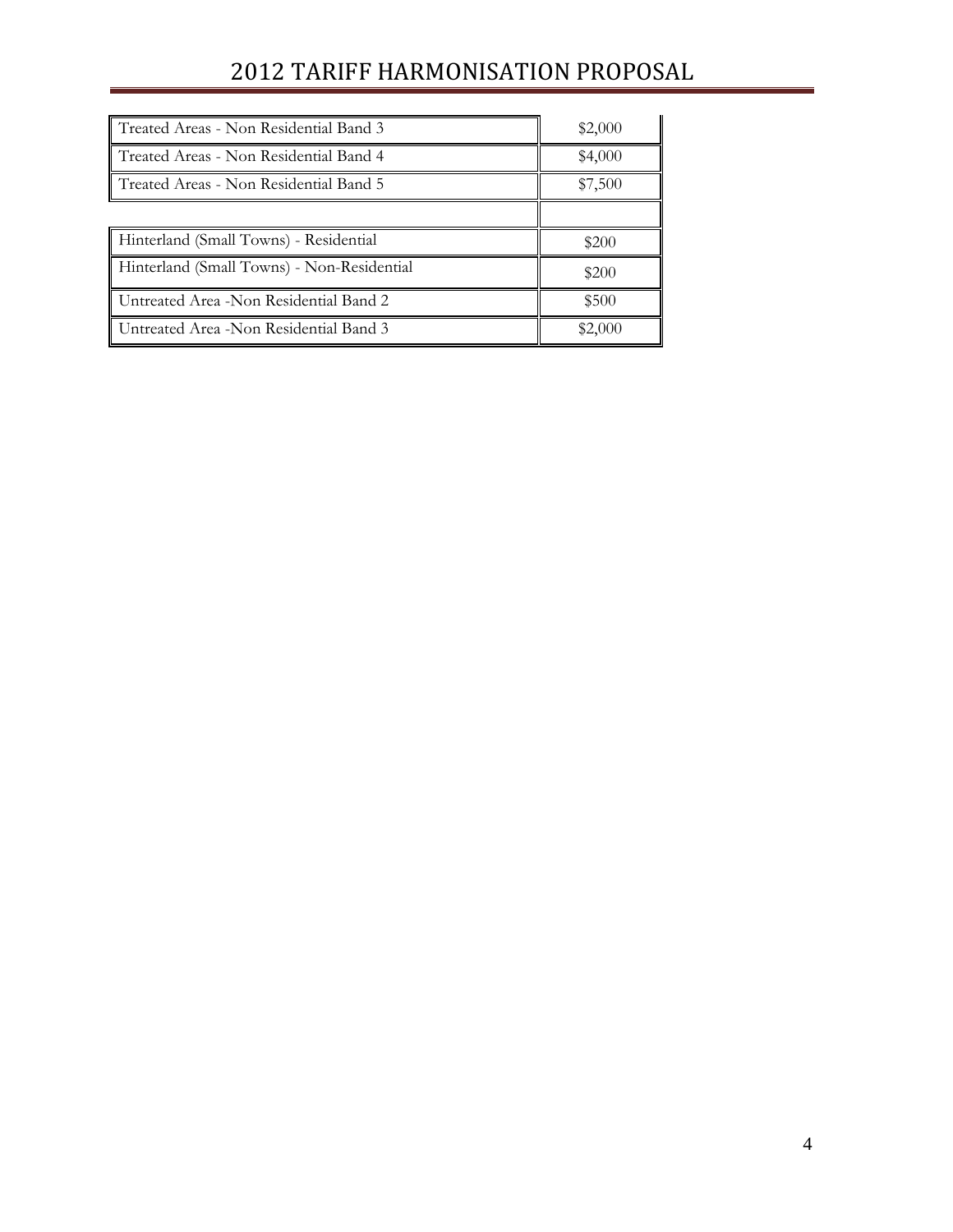### **3. Water Tariff**

### **Tariff Band - Residential:**

The proposal is to have this category no longer referred to **"Domestic"** since there is some degree of ambiguity with this definition, hereinafter this category will be referred as **"Residential".** 

| <b>Water</b>                           |                      |                    |                                                                         |          |  |  |
|----------------------------------------|----------------------|--------------------|-------------------------------------------------------------------------|----------|--|--|
|                                        | Fixed                |                    | <b>Consumption Charges</b>                                              |          |  |  |
| Metered                                | Charges<br>(Monthly) | $0-12 \text{ m}^3$ | up to 20 m <sup>3</sup>   up to 30 m <sup>3</sup>   > 30 m <sup>3</sup> |          |  |  |
| Untreated Area - Residential           |                      | \$60.90            | \$73.08                                                                 | \$100.80 |  |  |
| Treated Areas - Residential            | \$200                | \$76.13            | \$95.16                                                                 | \$112    |  |  |
|                                        |                      |                    |                                                                         |          |  |  |
| Unmetered                              | Monthly              |                    | <b>Monthly</b>                                                          |          |  |  |
| Untreated Area - Residential 1         |                      | \$1,000            |                                                                         |          |  |  |
| Untreated Area - Residential 2         |                      | \$1,425            |                                                                         |          |  |  |
| Treated Areas - Residential 1          | \$200                | \$1,500            |                                                                         |          |  |  |
| Treated Areas - Residential 2          |                      |                    | \$2,225                                                                 |          |  |  |
| Hinterland (Small Towns) - Residential | \$200                |                    | \$700                                                                   |          |  |  |

### **Metered Residential**

The proposal is to have two categories namely **"Treated Areas"** and **"Untreated Areas"**, who in turn will have two tiers each.

A fixed charge of \$200 per month will be applied to each customer regardless whether they receive Treated or Untreated water. The rationale behind this move is that the Fixed charge is not intended to cover fully any component of GWI's costs but rather is a mere contribution

### **Untreated Area Metered Residential**

Once a customer is receiving service that comes directly from a borehole through the distribution mains directly to their taps without the benefit of passing through an established Water Treatment Plant the customer will be placed in this category for purposes of Billing.;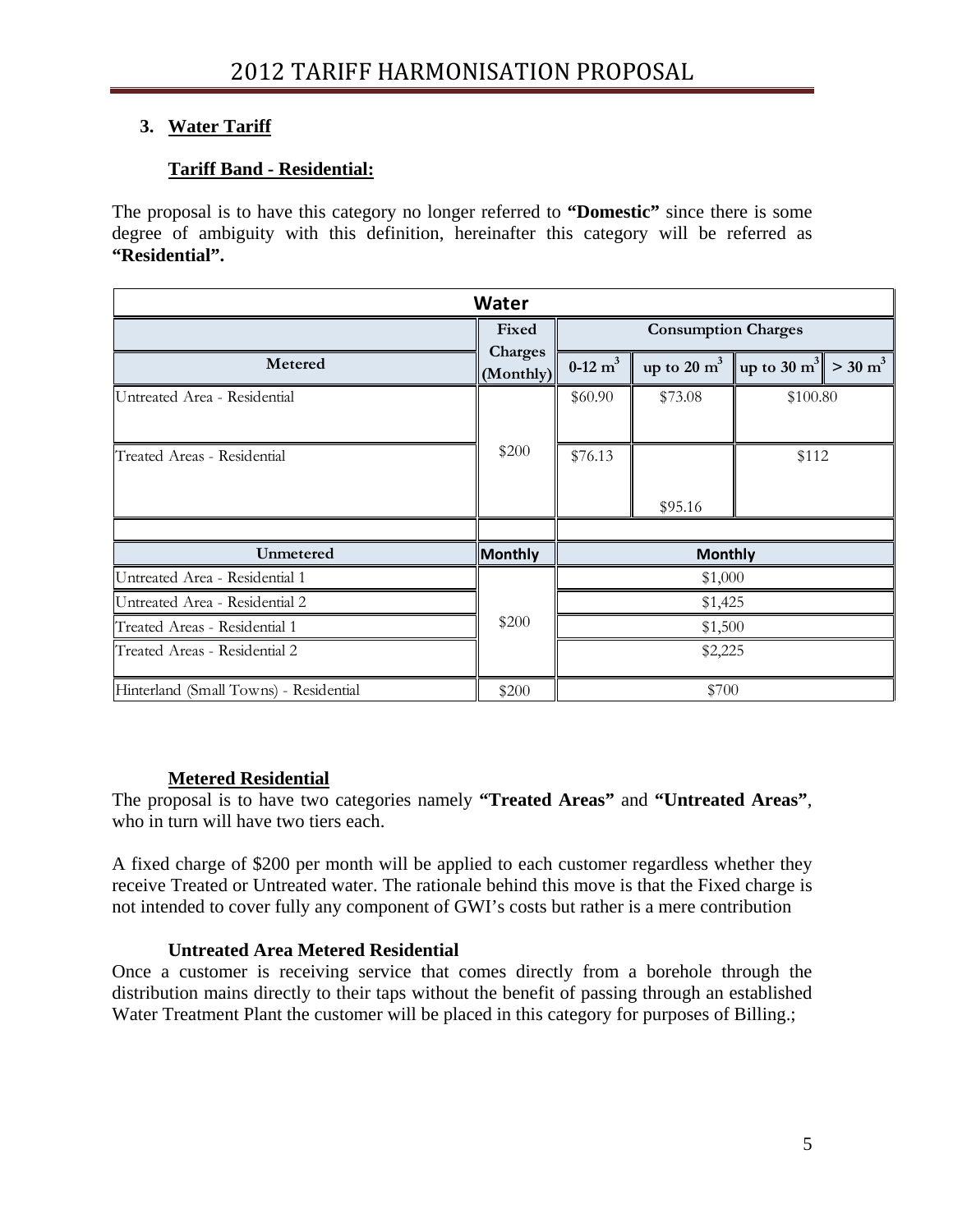# 2012 TARIFF HARMONISATION PROPOSAL

|                              | Fixed                          | <b>Consumption Charges</b> |         |                                                                         |
|------------------------------|--------------------------------|----------------------------|---------|-------------------------------------------------------------------------|
| Metered                      | Charges<br>$\ $ (Monthly) $\ $ | $0-12 \text{ m}^3$         |         | up to 20 m <sup>3</sup>   up to 30 m <sup>3</sup>   > 30 m <sup>3</sup> |
| Untreated Area - Residential | \$200                          | \$60.90                    | \$73.08 | \$100.80                                                                |

- **12 m3 and below** Proposal is to retain the current approve metered consumption rate of \$60.9 per  $m<sup>3</sup>$  for consumption of 12  $m<sup>3</sup>$  and below. With the introduction of the Fixed Charge customers will only be billed for their consumption as such for example if they use  $8 \text{ m}^3$  they will only be billed that + Fixed Charge for the month. Whilst we recognize that this rate has been in place nearly a decade now and in no way reflect the real cost of supplying the service we propose to continue with it in order to ensure customers can satisfy their basic requirements for a the commodity at a price below cost.
- **Consumption above 12** m<sup>3</sup> but less than 20m<sup>3</sup>: Request is made for approval of a rate of \$73.08 per  $m<sup>3</sup>$  for all consumption once the customer uses more than 12  $m<sup>3</sup>$  per month but less than 20  $m<sup>3</sup>$ . The thrust of this Tariff regime is to encourage conservation hence the methodology for application of this rate will be that once the customer's consumption go above  $12 \text{ m}^3$  for the month the entire consumption will be billed at this rate + Fixed Charge.
- **Consumption above 20** m<sup>3:</sup> Request is made for the approval of a rate of \$100.80 per  $m<sup>3</sup>$  for all consumption once the customer uses more than 20  $m<sup>3</sup>$  per month. It is recognized that some residential users are large consumers of the product, whilst we cannot forcibly institute conservation tendencies it would be only fair for the other customers who are actively practicing conservation measures not bear the cost their increased supply imposes on the system. The methodology for application of this rate will be that once the customer's consumption go above 20  $m<sup>3</sup>$  for the month the entire consumption will be billed at this rate  $+$  Fixed Charge.

### **Treated Area Metered Residential**

Once a customer source of supply is a Water Treatment Plant to the distribution main to his service connection he is deemed to be in a Treated Water Area for the purposes of billings. It is an undeniable fact that the cost of supplying treated water exceeds that of its untreated counterpart; in this regard differentiation in the rates charge is required. The consumption bands are the same as above with the rates being different;

|                             | Fixed                                |                                                            | <b>Consumption Charges</b>                                                |       |  |
|-----------------------------|--------------------------------------|------------------------------------------------------------|---------------------------------------------------------------------------|-------|--|
| Metered                     | Charges<br>$\vert$ (Monthly) $\vert$ | $\begin{array}{ c c c c c } \hline 0-12 & m^3 \end{array}$ | up to 20 m <sup>3</sup>   up to 30 m <sup>3</sup>   $>$ 30 m <sup>3</sup> |       |  |
| Treated Areas - Residential | \$200                                | \$76.13                                                    | \$95.16                                                                   | \$112 |  |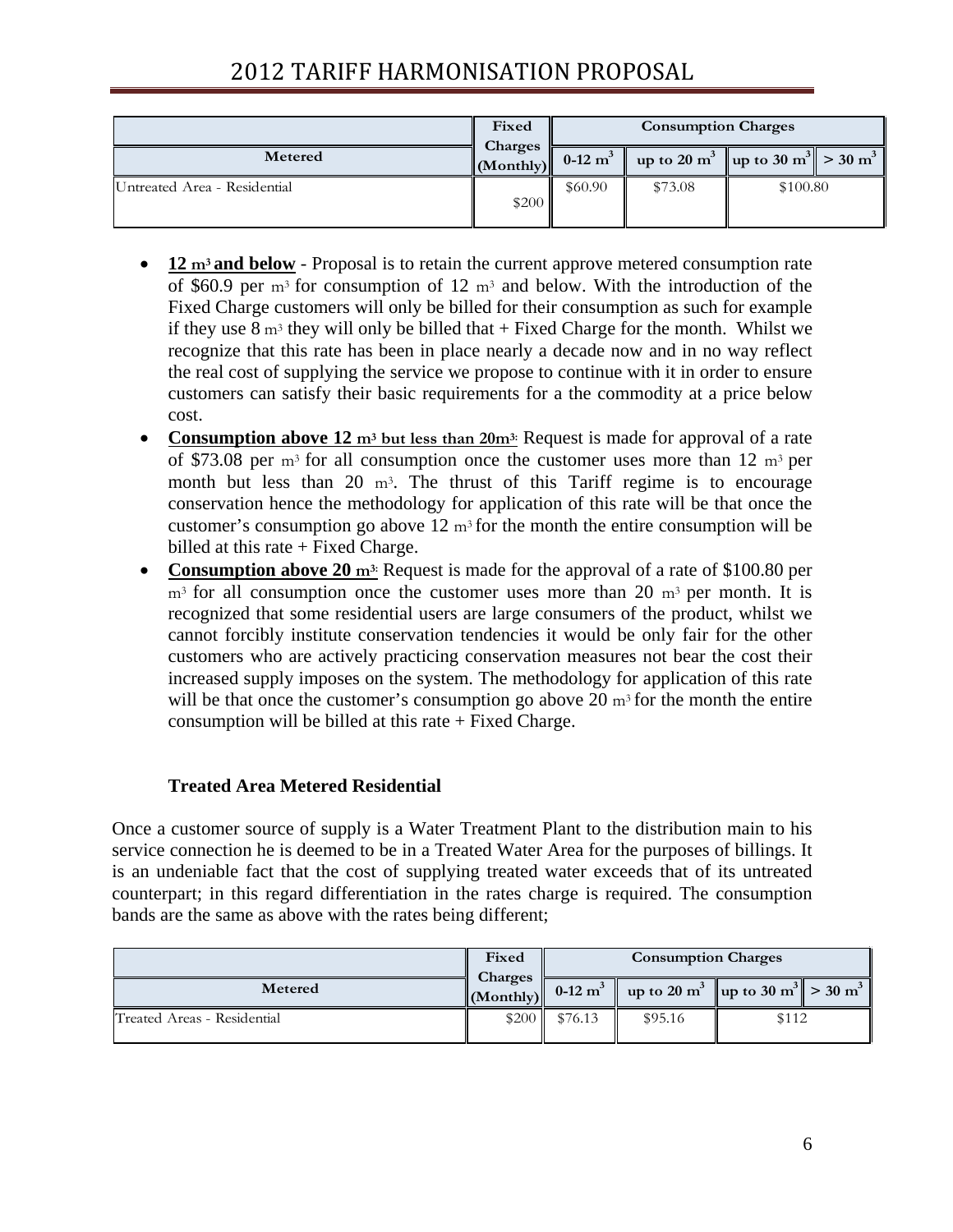- 12  $\text{m}^3$  and below – Request is made for the approval of a rate of \$76.13 per  $\text{m}^3$  for consumption of 12  $\text{m}^3$  and below per month. Here again the rationale is to provide the customer with the minimum requirement for their daily use below cost whilst at the same time promote conservation. The customers' consumption will be billed at this rate + Fixed Charge.
- **Consumption above 12** m<sup>3</sup> but less than 20m<sup>3:</sup> Request is made for the approval of a rate of \$95.16 per  $m^3$  for all consumption once the customer uses more than 12  $m^3$  per month but less than 20  $m<sup>3</sup>$ . This proposed price is in effect a reduction for more than 12,000 Residential customers who are currently being charged \$112 per m3. As with this high consumption category above this rate will be applied to the customers' entire consumption they go above 12  $m<sup>3</sup>$  for the month up to 20  $m<sup>3</sup>$ , the entire consumption will be billed at this rate  $+$  Fixed Charge.
- **Consumption above 20 m<sup>3:</sup>** Request is made for the approval of the current rate of \$112 per  $m^3$  for all consumption once the customer uses more than 20  $m^3$  per month. It is recognized that some residential users are large consumers of the product, whilst we cannot forcibly institute conservation tendencies it would be only fair for the other customers who are actively practicing conservation measures not bear the cost of their supply. Whilst this is the highest Residential Tariff it does not exceed the current 'Domestic' Tariff that is currently in place. The methodology for application of this rate will be that once the customer's consumption go above  $20 \text{ m}^3$  for the month the entire consumption will be billed at this rate  $+$  Fixed Charge.

### **Unmetered Residential**

The proposal is to have the same two categories as with Metered Residential namely **"Treated Areas"** and **"Untreated Areas"**, plus a Tariff Band for Hinterland (Small Towns). Based on research conducted the average consumption of Residential customers is above 25 m<sup>3</sup> per month. GWI greatest amount of non-revenue water is found in these unmetered areas where the level of wastage is just phenomenal. Whilst it is the company's intent to meter all customers until such a time as that is possible a rate has to be charged that is closer to the consumption patterns of the customer. GWI for the purpose of this proposal will be using an average consumption per category as set out below as the basis for the calculation of Unmetered billing for all Residential consumption i.e. both for Treated & Untreated Water. In charging only at a base below that of average consumption GWI intent is to ensure the cost of the commodity is not prohibitive to the customer whilst at the same time put pressure on the organization to meter customers at an increase rate in order to promote conservation and garner economies.

A fixed charge of \$200 per month for both the single dwelling unmetered service connection and multiple dwelling unmetered service connection will be applied to each customer regardless whether they receive Treated or Untreated water except in the case of those in the Hinterland (Small Towns) who are being asked to pay the same \$200 per month. The rationale behind this move is that the Fixed charge is not intended to cover fully any component of GWI's costs but rather is a mere contribution.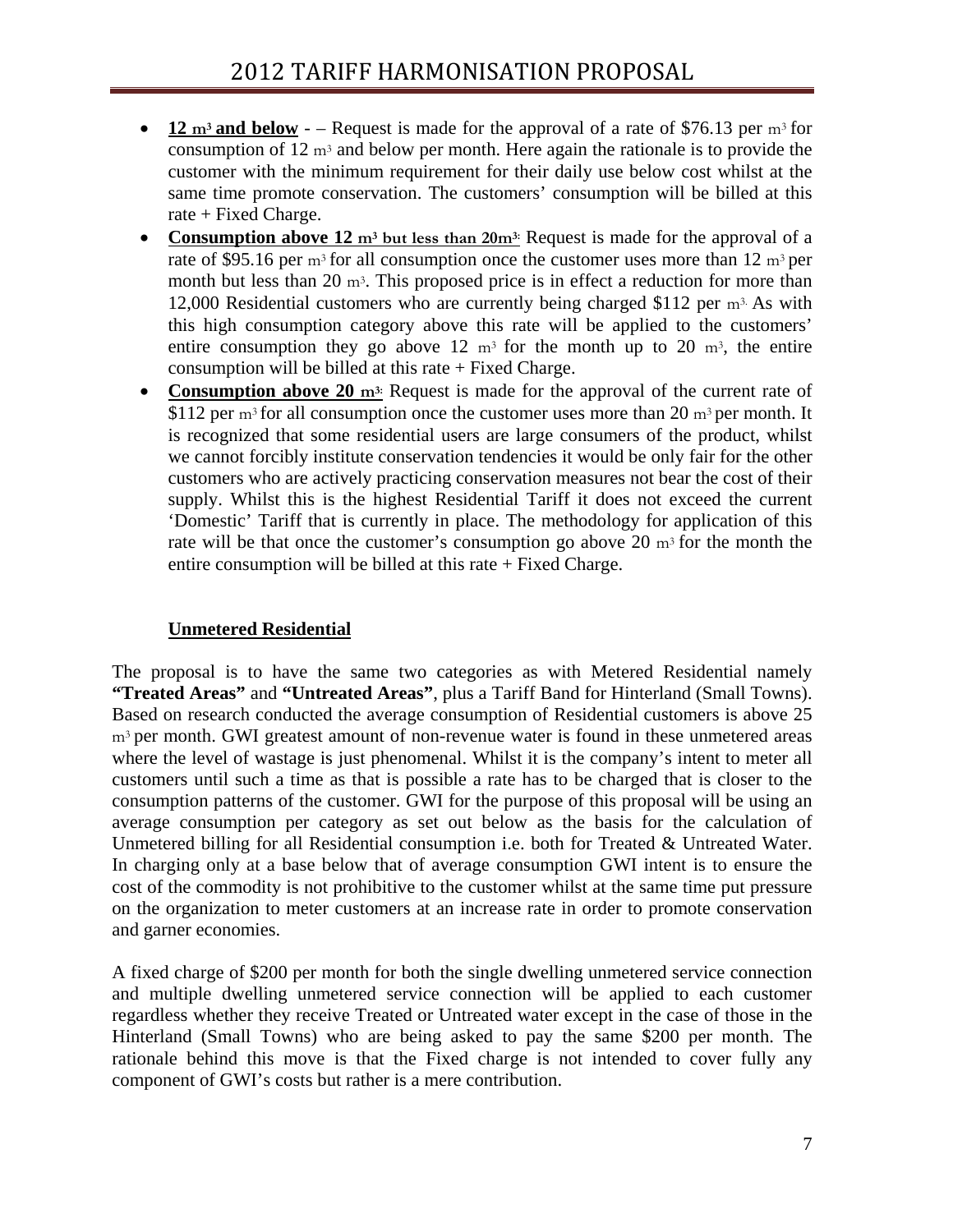### **Untreated Area Unmetered Residential**

Once a customer is receiving service that comes directly from a borehole through the distribution mains directly to their taps without the benefit of passing through an established Water Treatment Plant the customer will be placed in this category for purposes of Billing, the rationale for billing calculation is as follows.;

| Water                                                 |                |                |  |  |  |  |
|-------------------------------------------------------|----------------|----------------|--|--|--|--|
| Fixed<br><b>Consumption Charges</b><br><b>Charges</b> |                |                |  |  |  |  |
| Unmetered                                             | <b>Monthly</b> | <b>Monthly</b> |  |  |  |  |
| Untreated Area - Residential 1                        |                | \$1,000        |  |  |  |  |
| Untreated Area - Residential 2                        | \$200          | \$1,425        |  |  |  |  |

Untreated Area – Residential 1:- This is a customer/account where there is a single service connection not greater than  $\frac{3}{4}$  inch that serves only one (1) dwelling, apartment or building on a property.

• Customer monthly billable rate shall be \$1,000. This is a flat rate regardless of the consumption of the individual; the total monthly billing of the customer shall be \$1,000 + Fixed Charge of \$200.

Untreated Area – Residential 2:- This is a customer/account where there is a single service connection not greater than  $\frac{3}{4}$  inch that serves more than one (1) but not more than three (3) dwellings, apartments or buildings on a single property.

• Customer monthly billable rate shall be \$1,425. This is a flat rate regardless of the consumption of the individual; the total monthly billing of the customer shall be  $$1,425 + Fixed Charge of $200.$ 

### **Treated Area Unmetered Residential**

Once a customer source of supply is a Water Treatment Plant to the distribution main to his service connection he is deemed to be in a Treated Water Area for the purposes of billings. It is an undeniable fact that the cost of supplying treated water far exceeds that of its untreated counterpart; in this regard differentiation in the rates charge is required.

| Water                         |                         |                            |  |  |  |
|-------------------------------|-------------------------|----------------------------|--|--|--|
|                               | Fixed<br><b>Charges</b> | <b>Consumption Charges</b> |  |  |  |
| Unmetered                     | <b>Monthly</b>          | <b>Monthly</b>             |  |  |  |
| Treated Areas - Residential 1 | \$200                   | \$1,500                    |  |  |  |
| Treated Areas - Residential 2 |                         | \$2,225                    |  |  |  |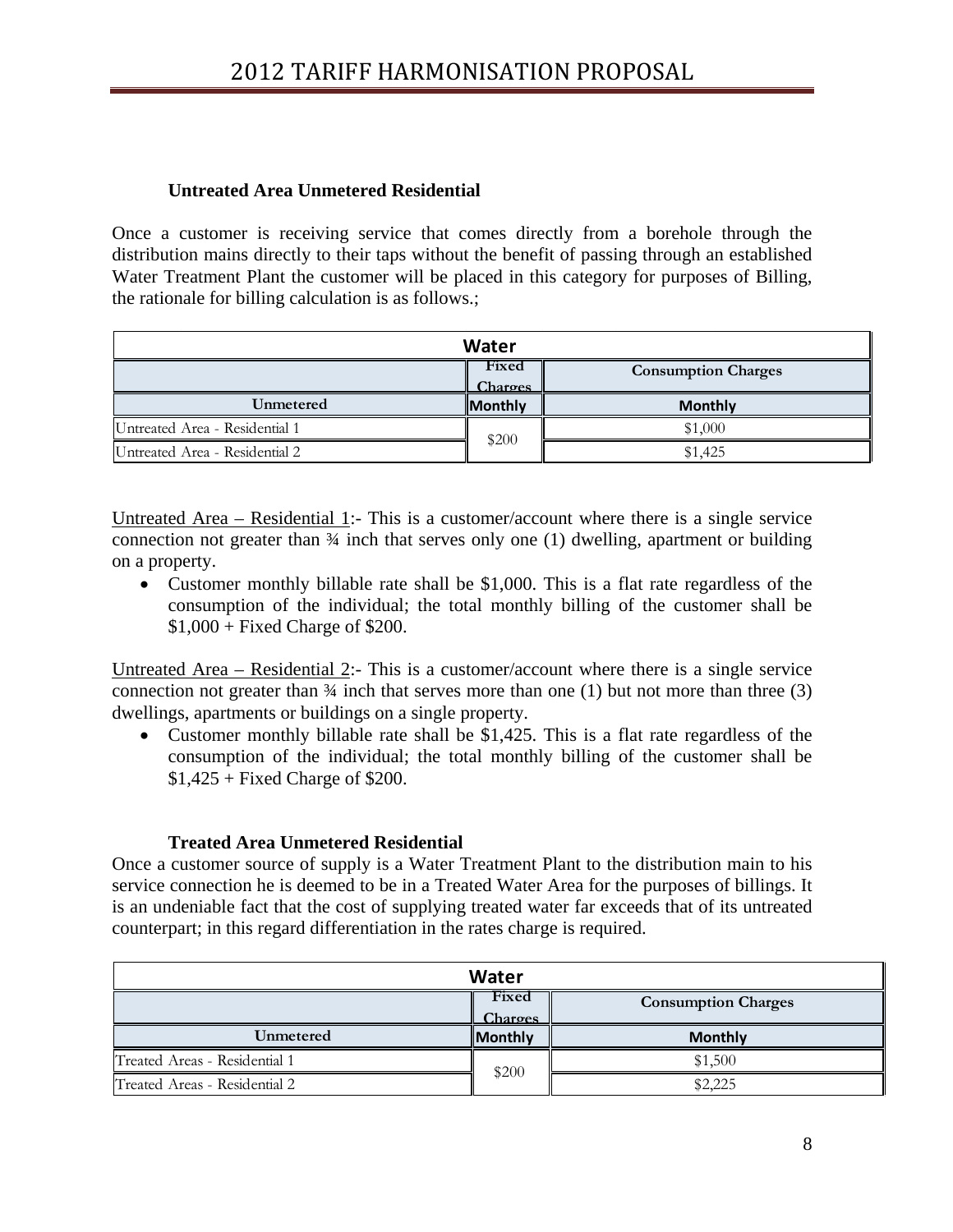Treated Area – Residential 1:- This is a customer/account where there is a single service connection not greater than ¾ inch that serves only one (1) dwelling, apartment or building on a property.

• Customer monthly billable rate shall be \$1,500. This is a flat rate regardless of the consumption of the individual; the total monthly billing of the customer shall be \$1,500 + Fixed Charge of \$200.

Treated Area – Residential 2:- This is a customer/account where there is a single service connection not greater than  $\frac{3}{4}$  inch that serves more than one (1) but not more than three (3) dwellings, apartments or buildings on a single property.

• Customer monthly billable rate shall be \$2.225. This is a flat rate regardless of the consumption of the individual; the total monthly billing of the customer shall be  $$2,225 + Fixed Charge of $200.$ 

### **Hinterland (Small Towns) Unmetered Residential**

This category is made up of Residential customers who are supplied potable water through a GWI water network in the following areas;

- a. Mabaruma and its environs Region 1
- b. Port Kaituma and its environs Region 1
- c. Matthews Ridge and its environs Region 1
- d. Mahdia and its environs Region 8
- e. Lethem and its environs Region 9
- f. Ituni and its environs Region 10

GWI recognizes that the capital costs for such facilities have been borne by the Government of Guyana. We also recognize that due to economic reasons it would not be practical to bill customers at the operational and maintenance cost, which means that there will be some level of cross-subsidization by customers on the Coast for the Hinterland operations. The basis of calculations is as follows;

| Water                                  |                         |                            |  |  |  |  |
|----------------------------------------|-------------------------|----------------------------|--|--|--|--|
|                                        | Fixed<br><b>Charges</b> | <b>Consumption Charges</b> |  |  |  |  |
| Unmetered                              | <b>Monthly</b>          | <b>Monthly</b>             |  |  |  |  |
| Hinterland (Small Towns) - Residential | \$200                   | \$700                      |  |  |  |  |

• Customer monthly billable rate shall be \$700. This is a flat rate regardless of the consumption of the individual; the total monthly billing of the customer shall be \$700 + Fixed Charge of \$200.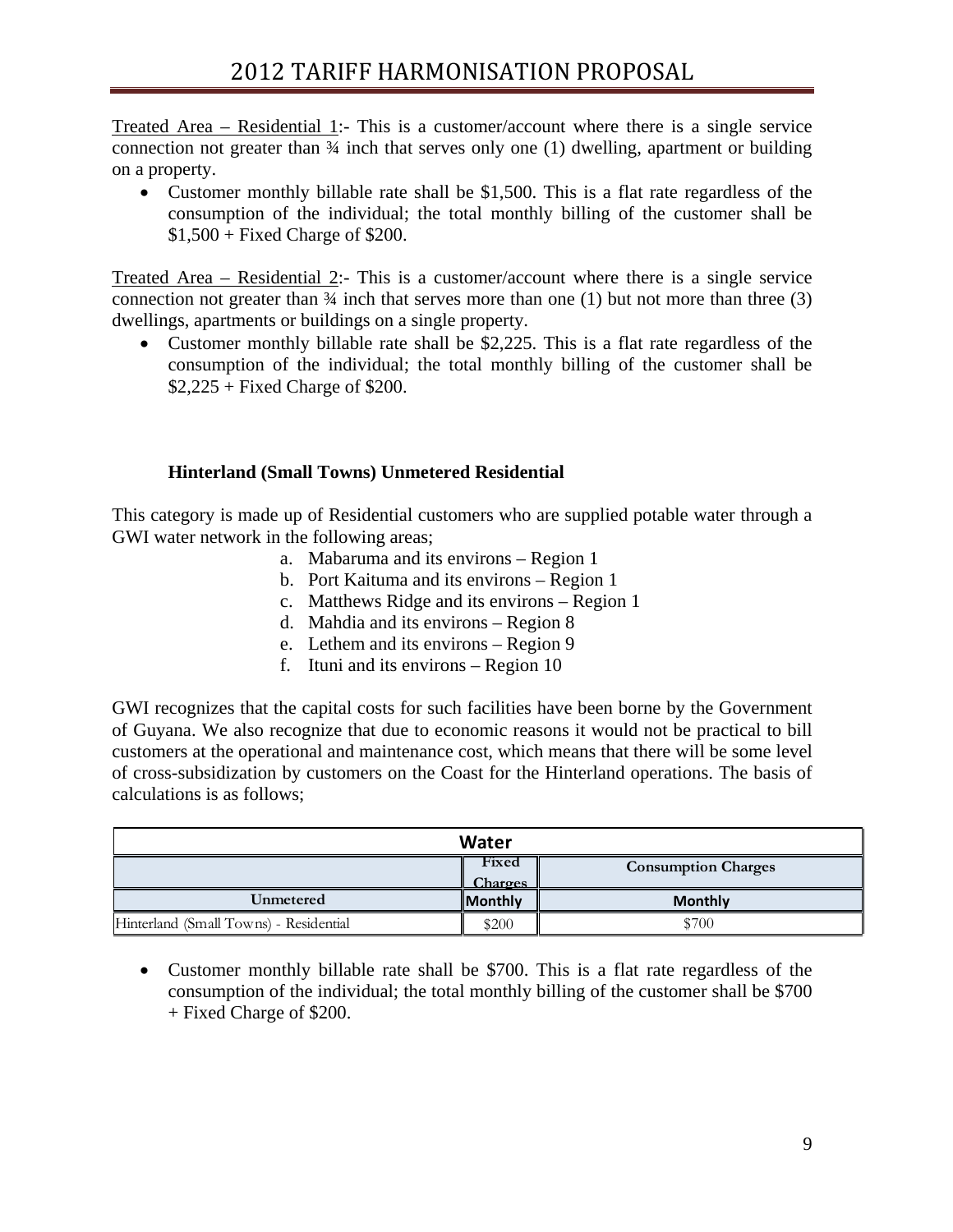### **Tariff Band – Non-Residential:**

This category covers any user/location where commercial, industrial, and industrialized or a combination of Residential and any of the aforementioned activity is carried on. It is the intent of the company to meter all customers in this category insofar as resources are available to do so hence they will be given priority in metering programs.

| <b>Water</b>                                      |                      |                                              |                |                |                       |  |  |
|---------------------------------------------------|----------------------|----------------------------------------------|----------------|----------------|-----------------------|--|--|
| Fixed                                             |                      | <b>Consumption Charges</b>                   |                |                |                       |  |  |
| Metered                                           | Charges<br>(Monthly) | $0-12 \text{ m}^3$<br>up to $20 \text{ m}^3$ |                | up to 30 $m^3$ | $>$ 30 m <sup>3</sup> |  |  |
| Untreated Area -Non Residential                   |                      | \$100.80                                     |                | \$126          | \$170.10              |  |  |
| Treated Areas - Non Residential                   | \$1,500              |                                              | \$112          | \$140          | \$189                 |  |  |
| Unmetered                                         | <b>Monthly</b>       |                                              | <b>Monthly</b> |                |                       |  |  |
| Untreated Area -Non Residential Band 1            | \$300                | \$1,890                                      |                |                |                       |  |  |
| Untreated Area -Non Residential Band 2            | \$500                | \$3,150                                      |                |                |                       |  |  |
| Untreated Area - Non Residential Band 3           | \$2,000              | \$8,505                                      |                |                |                       |  |  |
| Untreated Area -Non Residential Band 4            | \$4,000              | \$12,758                                     |                |                |                       |  |  |
| Untreated Area -Non Residential Band 5            | \$7,500              | \$21,263                                     |                |                |                       |  |  |
| Treated Areas - Non Residential Band 1            | \$300                | \$2,100                                      |                |                |                       |  |  |
| Treated Areas - Non Residential Band 2            | \$500                |                                              | \$3,500        |                |                       |  |  |
| Treated Areas - Non Residential Band 3            | \$2,000              |                                              | \$9,450        |                |                       |  |  |
| Treated Areas - Non Residential Band 4            | \$4,000              | \$14,175                                     |                |                |                       |  |  |
| Treated Areas - Non Residential Band 5            | \$7,500              | \$23,625                                     |                |                |                       |  |  |
| Hinterland (Small Towns) - Non-Residential Band 1 | \$200                |                                              | \$1,500        |                |                       |  |  |
| Hinterland (Small Towns) - Non-Residential Band 2 | \$500                |                                              | \$3,000        |                |                       |  |  |
| Hinterland (Small Towns) - Non-Residential Band 3 | \$2,000              | \$5,000                                      |                |                |                       |  |  |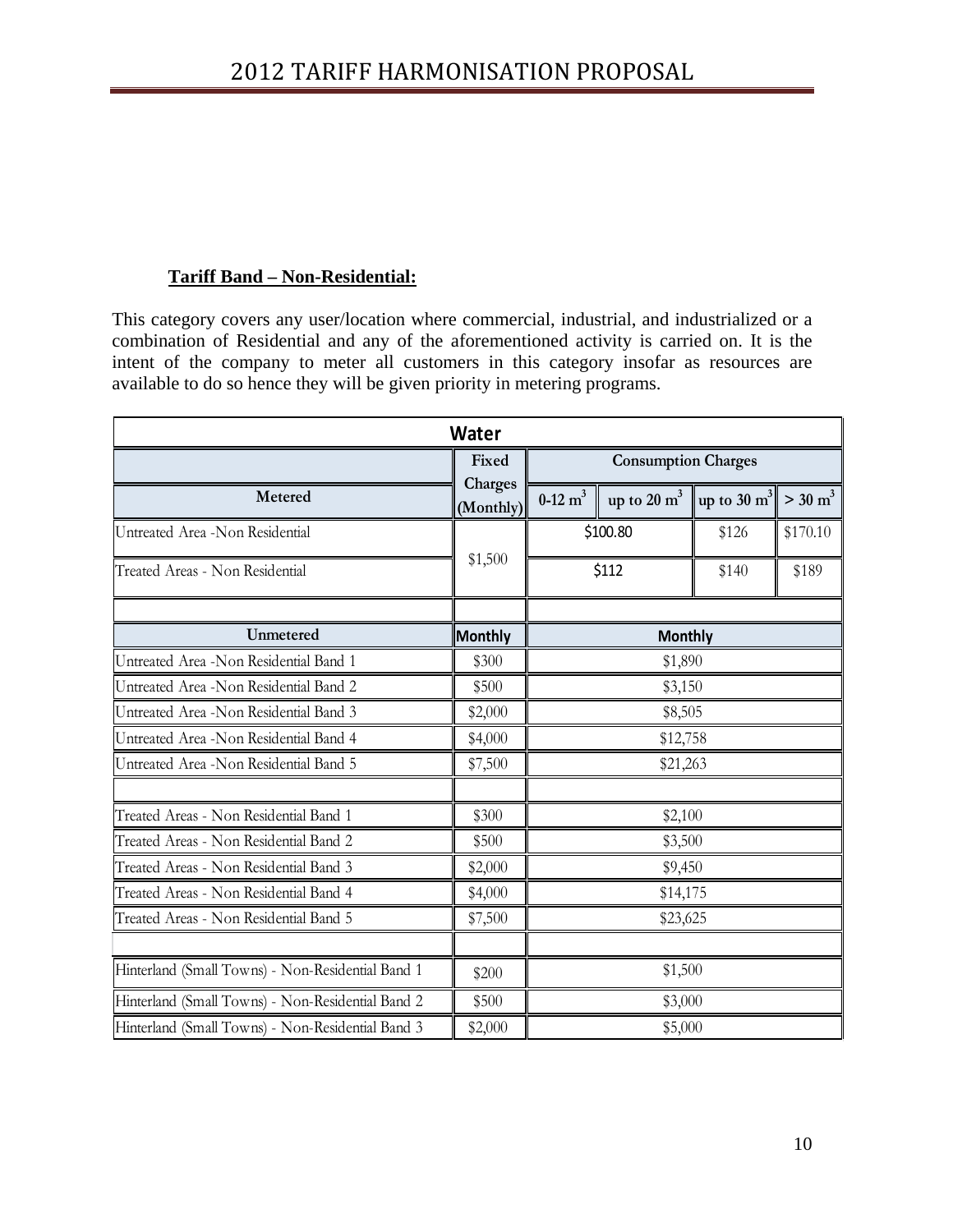### **Metered Non-Residential**

The proposal is to have two categories namely **"Treated Areas"** and **"Untreated Areas"**, who in turn will have three tiers each.

A fixed charge of \$1,500 per month will be applied to each customer regardless whether they receive Treated or Untreated water. The rationale behind this move is that the Fixed charge is not intended to cover fully any component of GWI's costs but rather is a mere contribution. Where the customer's meter is not working or malfunctions they will be billed on their average consumption, where there is no history to arrive at an average the customer will be billed at the unmetered rate relative to their category.

**Untreated Area Metered Residential** – Once a customer is receiving service that comes directly from a borehole through the distribution mains directly to their taps without the benefit of passing through an established Water Treatment Plant the customer will be placed in this category for purposes of Billing.;

|                                  | Fixed              |                    | <b>Consumption Charges</b>                                                |       |          |
|----------------------------------|--------------------|--------------------|---------------------------------------------------------------------------|-------|----------|
| Metered                          | Charges<br>Monthly | $0-12 \text{ m}^3$ | up to 20 m <sup>3</sup>   up to 30 m <sup>3</sup>   $>$ 30 m <sup>3</sup> |       |          |
| Untreated Area - Non Residential | \$1,500            | \$100.80           |                                                                           | \$126 | \$170.10 |

- **20 m3 and below** Proposal is to retain the current approve metered consumption rate of \$100.8 per m3 for consumption of 20 m3 and below. With the introduction of the Fixed Charge customers will only be billed for their consumption as indicated in the example for Residential. The rationale for retention of this rate is to allow for the development of entrepreneurial efforts without customers feeling that they will be billed at a high rate when water is not utilized in the process.
- **Consumption more than 20 m3 but less than 30 m3:** Request is made for the approval of a rate of \$126 per  $m<sup>3</sup>$  for all consumption once the customer uses more than 20 but not exceeding 30  $m<sup>3</sup>$  per month. The thrust of this Tariff regime is to encourage conservation hence the methodology for application of this rate will be that once the customer's consumption go above 20 but do not exceed 30m3 for the month the entire consumption will be billed at this rate  $+$  Fixed Charge.
- **Consumption above 30 m<sup>3:</sup>** Request is made for the approval of a rate of \$170.1 per  $m<sup>3</sup>$  for all consumption once the customer uses more than 30  $m<sup>3</sup>$  per month. The thrust of this Tariff regime is to let customers pay closer to the real cost since their demand for the product is greater and it is utilized in some way or the other to stimulate or sustain economic activity. The methodology for application of this rate will be that once the customer's consumption go above  $30 \text{ m}^3$  for the month the entire consumption will be billed at this rate  $+$  Fixed Charge.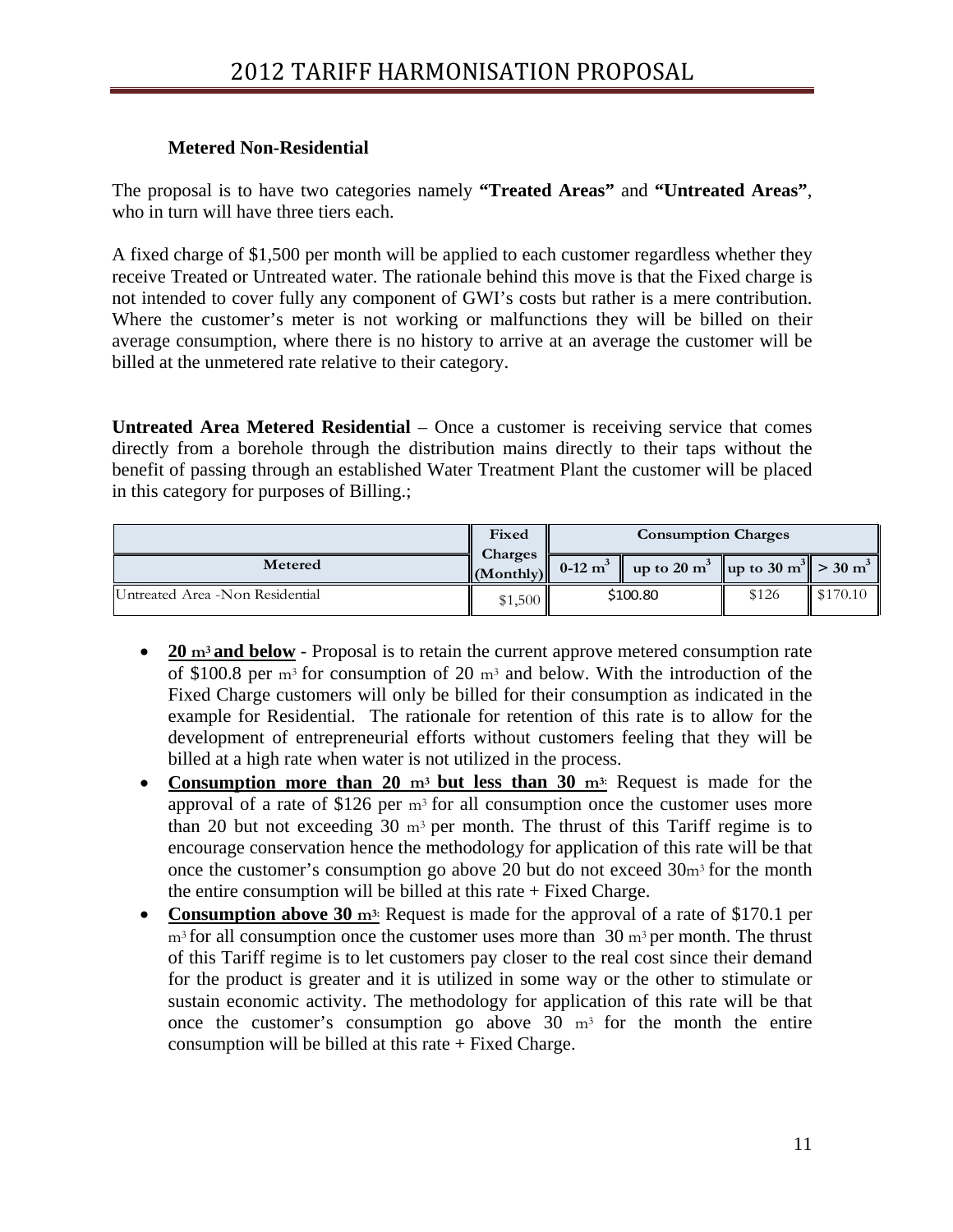**Treated Area Metered Residential** – Once a customer source of supply is a Water Treatment Plant to the distribution main to his service connection he is deemed to be in a Treated Water Area for the purposes of billings. It is an undeniable fact that the cost of supplying treated water far exceeds that of its untreated counterpart; in this regard differentiation in the rates charge is required. The consumption bands and rationale for implementation are the same as in the aforementioned Metered Non-Residential category with the rates being different;

|                                 | Fixed                                |       | <b>Consumption Charges</b>                                                                    |       |       |
|---------------------------------|--------------------------------------|-------|-----------------------------------------------------------------------------------------------|-------|-------|
| Metered                         | Charges<br>$\vert$ (Monthly) $\vert$ |       | 0-12 m <sup>3</sup>   up to 20 m <sup>3</sup>   up to 30 m <sup>3</sup>   > 30 m <sup>3</sup> |       |       |
| Treated Areas - Non Residential | \$1,500                              | \$112 |                                                                                               | \$140 | \$189 |

- **20m3 and below** Request is made for the use of the PUC 2005 approved 'Domestic' rate of \$112 per  $m^3$  for consumption of 20  $m^3$  and below per month for this category of consumption. Here again the rationale of this rate is to allow for the development of entrepreneurial efforts without customers feeling that they will be billed at a high rate when water is not utilized in the process.
- **Consumption 20 30** m<sup>3:</sup> Request is made for the approval of a rate of \$140 per m<sup>3</sup> all consumption once the customer uses more than 20 but not exceeding  $30 \text{ m}^3$  per month. The thrust of this Tariff regime is to encourage conservation hence the methodology for application of this rate will be that once the customer's consumption go above 20  $\text{m}^3$  but do not exceed  $30\text{m}^3$  for the month the entire consumption will be billed at this rate + Fixed Charge.
- **Consumption above 30 m<sup>3:</sup>** Request is made for the approval of a rate of \$189 per m<sup>3</sup> for consumption of greater than 30  $m<sup>3</sup>$  per month. The thrust of this Tariff regime is to let customers pay closer to the real cost since their demand for the product is greater and it is utilized in some way or the other to stimulate or sustain economic activity. The methodology for application of this rate will be that once the customer's consumption go above 30  $m<sup>3</sup>$  for the month the entire consumption will be billed at this rate  $+$  Fixed Charge.

### **Unmetered Non - Residential**

The proposal is to have the same two categories as with Metered Non - Residential namely **"Treated Areas"** and **"Untreated Areas"**, plus three Tariff Bands for Non- Residential activities in the Hinterland (Small Towns). This proposal seeks to clearly identify the criteria for placing customers in the respective bands which is missing in the current approved Tariff Regime in addition to proposing the rates. There are many customers whose usage of the service does not correlate to the tariff bands they are on hence the need to address the problem.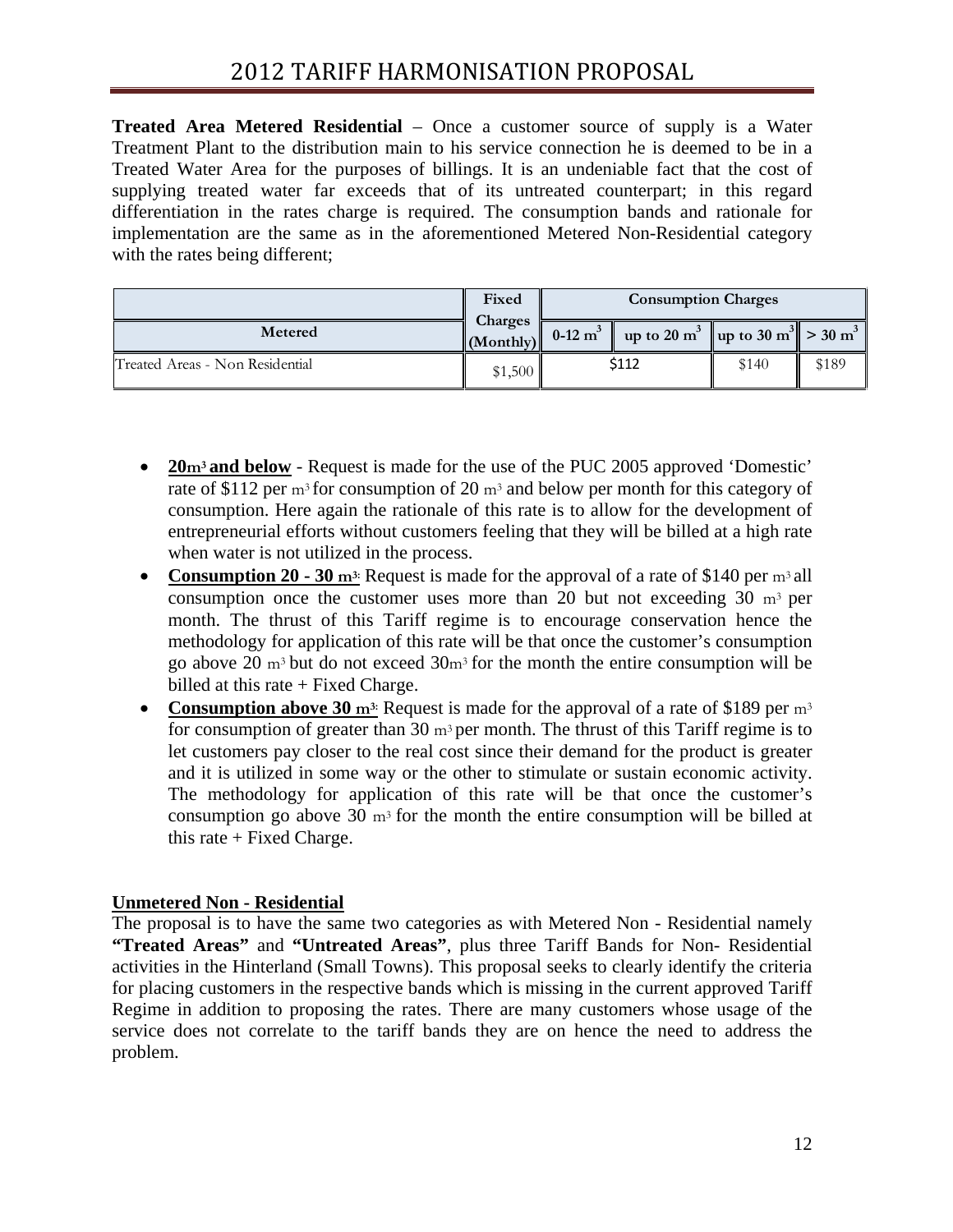**Untreated Area Unmetered Non - Residential** – Once a customer is receiving service that comes directly from a borehole through the distribution mains directly to their taps without the benefit of passing through an established Water Treatment Plant the customer will be placed in this category for purposes of Billing, the rationale for billing calculation is as follows.;

• **Untreated Non-Residential Band 1** – this category is made up of customers engaged in Trading but do not use water in normal course of operation. The size of the Service Connection must be 3/4 in or less e.g. Grocery Shops, Mom & Pop stores, Stationery, Drug Stores, Clothing Stores etc. The location should not allow public access to their washroom facilities, charges are as follows;

| <b>Customer Category</b>               | <b>Consumption Charges</b><br><b>Fixed Charges</b> |         |  |
|----------------------------------------|----------------------------------------------------|---------|--|
| Unmetered                              | <b>Monthly</b>                                     |         |  |
| Untreated Area -Non Residential Band 1 | $\parallel$ \$300 per month                        | \$1,890 |  |

- Approval is sought for the introduction of a flat rate billing of \$1,890 per month plus a Monthly Fixed Charge of \$300. This rate is selected for use to cater for fluctuations in consumption that would be difficult to identify or measure. This is set slightly above the highest unmetered Residential tariff so as to have a distinction between the charges given that it is a known fact that customers do not pay the full costs.
- **Untreated Non Residential Band 2** This category is made up of Non Residential customers who use water in normal course of operation, Service Connection 3/4 in or less, Construction (Residential), Small Private Schools, Offices, Supermarkets with public washroom facilities etc where water is used for basic/hygiene needs, not more than 25 occupants, Business engaged in Trading water is not a raw material or used for commercial purposes in normal course of operation

| <b>Customer Category</b>                | <b>Fixed Charges</b>        | <b>Consumption Charges</b> |
|-----------------------------------------|-----------------------------|----------------------------|
| Unmetered                               |                             | <b>Monthly</b>             |
| Untreated Area - Non Residential Band 2 | $\parallel$ \$500 per month | \$3,150                    |

- Approval is sought for the introduction of a flat rate billing of \$3,150 per month plus a Monthly Fixed Charge of \$500. This rate is selected for use to cater for fluctuations in consumption that would be difficult to identify or measure.
- **Untreated Non Residential Band 3** This category is made up of Non Residential customers to whom water is necessary for the normal course of operation E.g. Restaurants, Hotels/Guest Houses with less than 10 rooms, Beer Gardens, Discos, Construction (Commercial), Private Schools & Offices up to 60 occupants, Hair Dressing Salons etc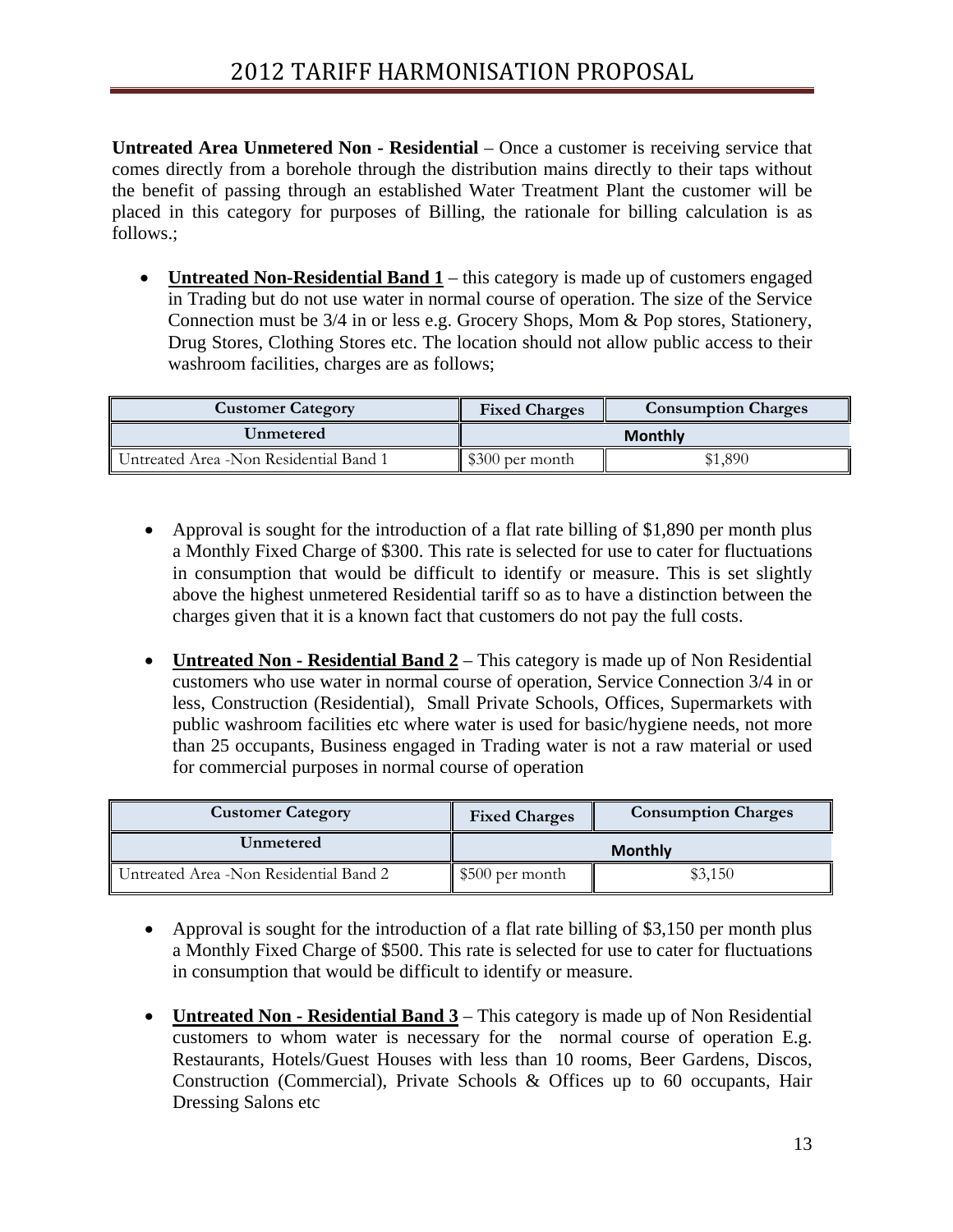# 2012 TARIFF HARMONISATION PROPOSAL

| <b>Customer Category</b>               | <b>Fixed Charges</b>             | <b>Consumption Charges</b> |
|----------------------------------------|----------------------------------|----------------------------|
| Unmetered                              |                                  | <b>Monthly</b>             |
| Untreated Area -Non Residential Band 3 | $\frac{1}{2}$ (\$2,000 per month | \$8,505                    |

- Approval is sought for the introduction of a flat rate billing of \$8,505 per month plus a Monthly Fixed Charge of \$2,000. This rate is selected for use to cater for fluctuations in consumption that would be difficult to identify or measure.
- **Untreated Non Residential Band 4** This category is made up of Non Residential customers that are a heavy user of water in normal course of operation of the Business. E.g. Hotels/Guest Houses with more than 10 rooms, Large Restaurants, Laundries, Construction (Industrial), Ready-mix Operations, Private Schools/Offices with more than 60 occupants etc

| <b>Customer Category</b>               | <b>Fixed Charges</b>          | <b>Consumption Charges</b> |
|----------------------------------------|-------------------------------|----------------------------|
| Unmetered                              |                               | <b>Monthly</b>             |
| Untreated Area -Non Residential Band 4 | $\parallel$ \$4,000 per month | \$12,758                   |

- Approval is sought for the introduction of a flat rate billing of \$12,758 per month plus a Monthly Fixed Charge of \$4,000. This category of customers utilizes a fair amount of water; given that this rate is based on an estimated consumption priority will be given to metering at the earliest opportunity.
- **Untreated Non Residential Band 5** This category is made up of Non Residential customers that water is essential for the Operations of the Business and is the main raw material e.g. Water Vending, Car Washing, Block Making Etc

| <b>Customer Category</b>                | <b>Fixed Charges</b> | <b>Consumption Charges</b> |
|-----------------------------------------|----------------------|----------------------------|
| Unmetered                               |                      | <b>Monthly</b>             |
| Untreated Area - Non Residential Band 5 | $$7,500$ per month   | \$21,263                   |

• Approval is sought for the introduction of a flat rate billing of \$21,263 per month plus a Monthly Fixed Charge of \$7,500. This category of customers utilize a lot of water for commercial purposes, given that this rate is based on an estimated consumption priority will be given to metering at the earliest opportunity.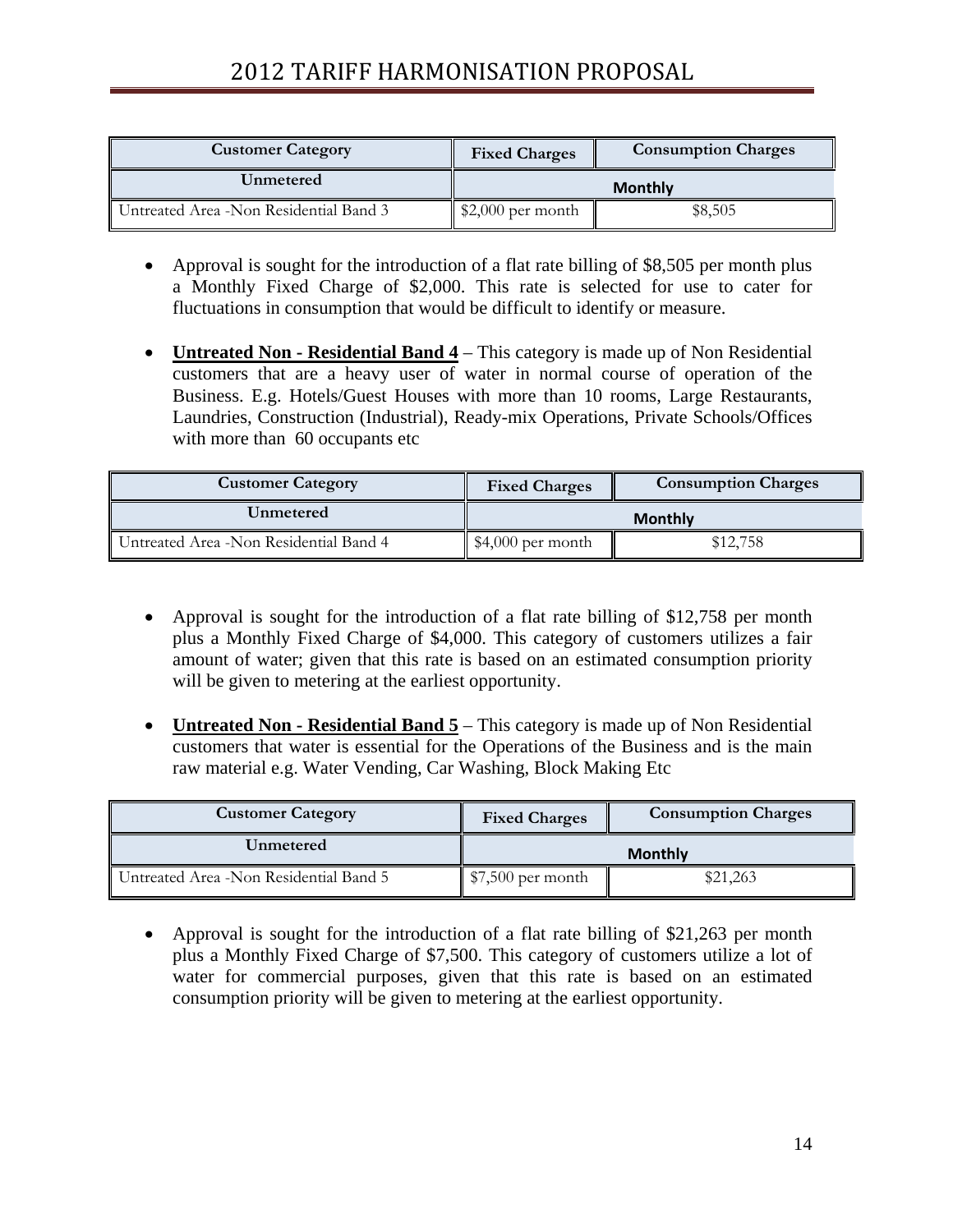**Hinterland (Small Towns) Unmetered Non-Residential** – This category is made up of Non-Residential customers who are supplied potable water through a GWI water network in the following areas;

- 1. Mabaruma and its environs Region 1
- 2. Port Kaituma and its environs Region 1
- 3. Matthews Ridge and its environs Region 1
- 4. Mahdia and its environs Region 8
- 5. Lethem and its environs Region 9
- 6. Ituni and its environs Region 10

GWI recognizes that the capital costs for such facilities have been borne by the Government of Guyana. We also recognize that due to economic reasons it would not be practical to bill customers at the operational and maintenance cost, which means that there will be some level of cross-subsidization by customers on the Coast for the Hinterland operations. The basis of calculations is as follows

| Water                                             |                  |                            |  |
|---------------------------------------------------|------------------|----------------------------|--|
|                                                   | Fixed<br>Charges | <b>Consumption Charges</b> |  |
| Unmetered                                         | <b>Monthly</b>   | <b>Monthly</b>             |  |
| Hinterland (Small Towns) - Non-Residential Band 1 | \$200            | \$1,500                    |  |
| Hinterland (Small Towns) - Non-Residential Band 2 | \$500            | \$3,000                    |  |
| Hinterland (Small Towns) - Non-Residential Band 3 | \$2,000          | \$5,000                    |  |

- **Hinterland (Small Towns)** Non-Residential Band 1 Customers residing in the environs of Mabaruma, Port Kaituma, Matthews Ridge, Mahdia, Lethem or Ituni engaged in Trading but do not use water in normal course of operation. The size of the Service Connection must be 3/4 in or less e.g. Grocery Shops, Mom & Pop stores, Stationery, Drug Stores, Clothing Stores etc. The location should not allow public access to their washroom facilities. Approval is sought for the introduction of a flat rate billing of \$1,500 per month plus a Monthly Fixed Charge of \$200.
- **Hinterland (Small Towns) Non-Residential Band 2**  Customers residing in the environs of Mabaruma, Port Kaituma, Matthews Ridge, Mahdia, Lethem or Ituni to whom water is necessary for the normal course of operation E.g. Restaurants, Beer Gardens, Discos, Construction (Commercial), Private Schools & Offices, Hair Dressing Salons, Supermarkets with public washroom facilities etc. Approval is sought for the introduction of a flat rate billing of \$3,000 per month plus a Monthly Fixed Charge of \$500.
- **Hinterland (Small Towns) Non-Residential Band 2**  Customers residing in the environs of Mabaruma, Port Kaituma, Matthews Ridge, Mahdia, Lethem or Ituni who are a heavy user of water in normal course of operation of the Business. E.g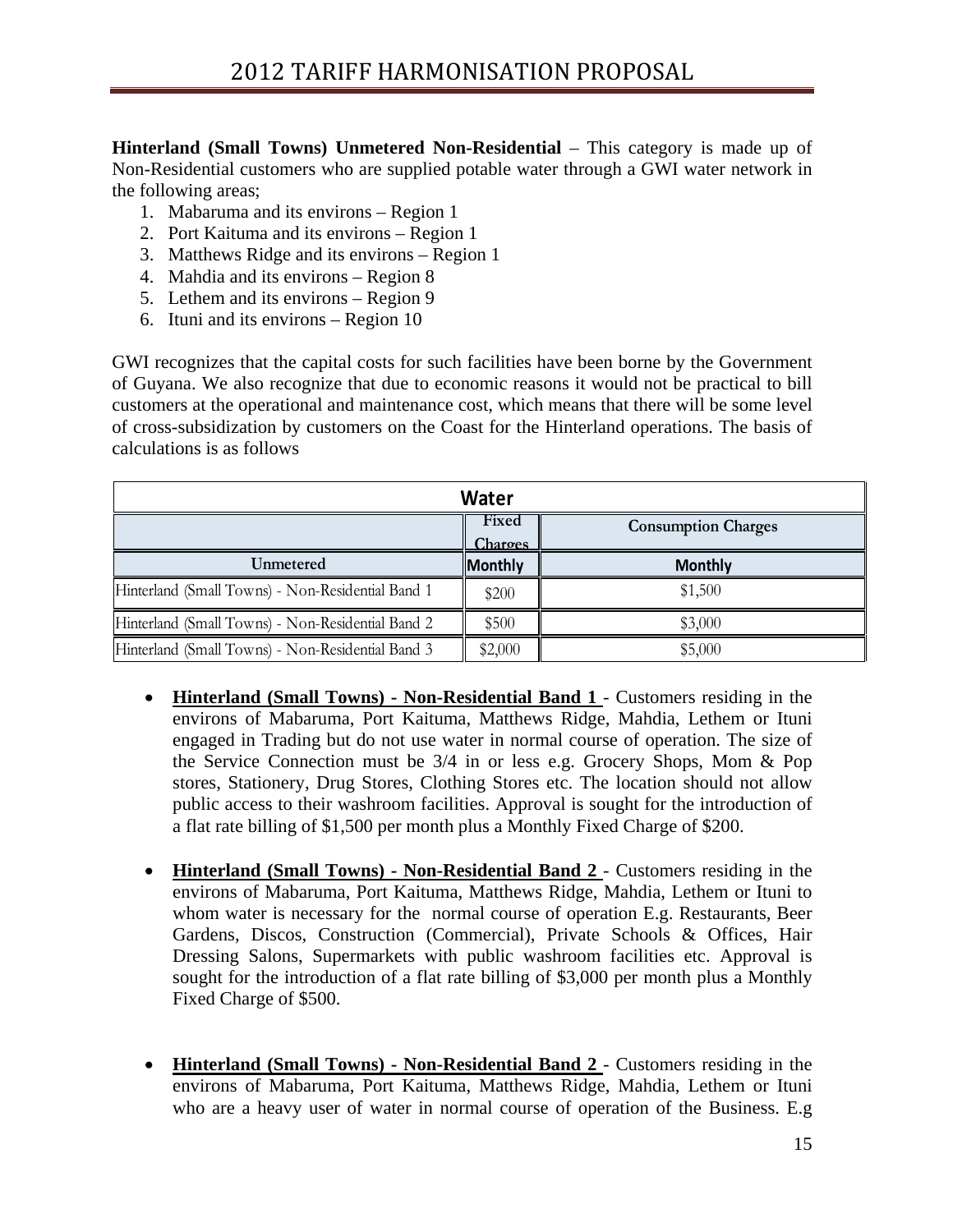# 2012 TARIFF HARMONISATION PROPOSAL

Hotels/Guest Houses, Large Restaurants, Laundries, Construction (Industrial), ReadyMix Operations, Car Washes, Water Vendors, Block Making etc Approval is sought for the introduction of a flat rate billing of \$5,000 per month plus a Monthly Fixed Charge of \$2,000.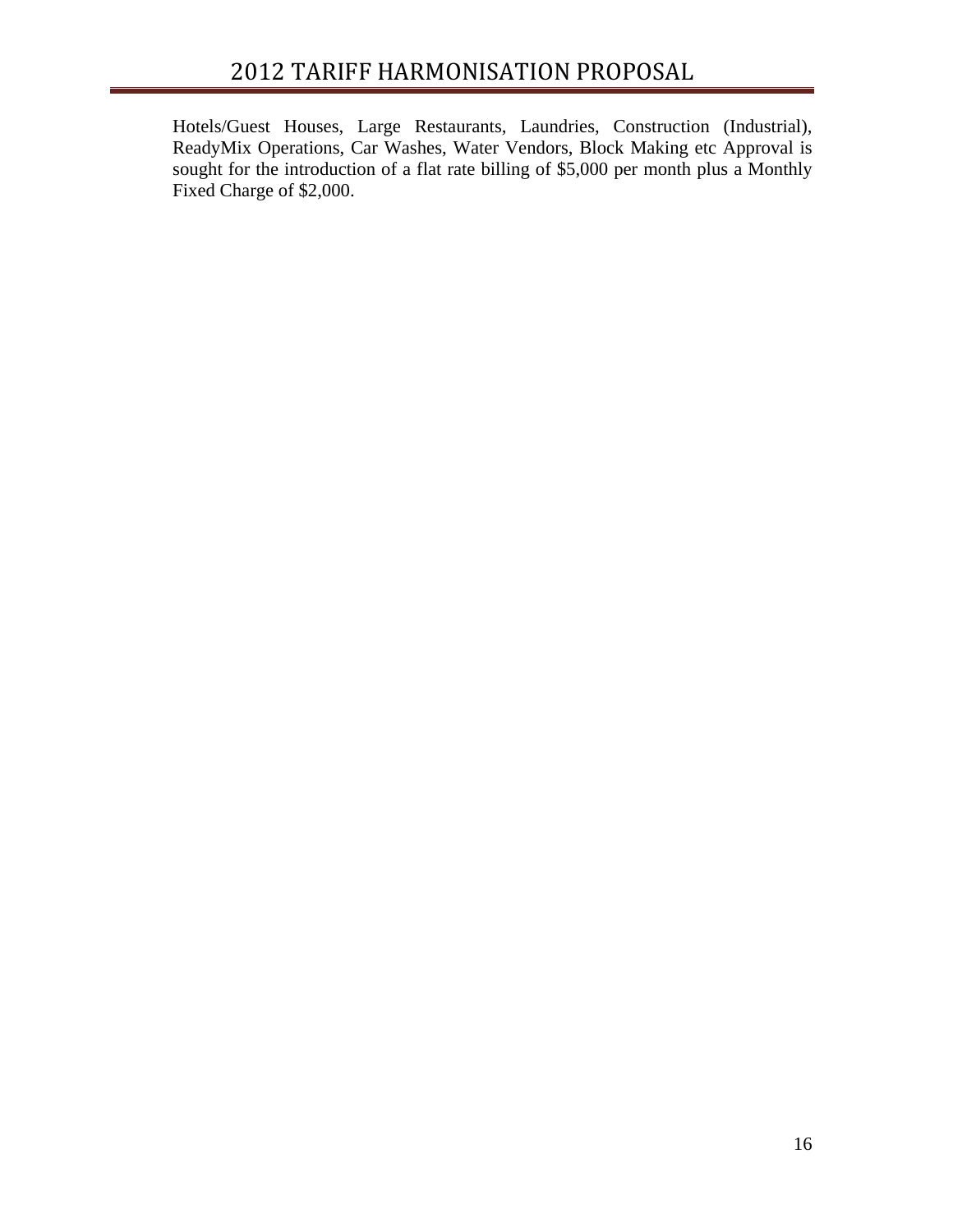**Treated Area Unmetered Non - Residential** – Once a customer source of supply is a Water Treatment Plant to the distribution main to his service connection he is deemed to be in a Treated Water Area for the purposes of billings. It is an undeniable fact that the cost of supplying treated water far exceeds that of its untreated counterpart; in this regard differentiation in the rates charge is required, the rationale for billing calculation is as follows.;

• **Treated Non-Residential Band 1** – this category is made up of customers engaged in Trading but do not use water in normal course of operation. The size of the Service Connection must be 3/4 in or less e.g. Grocery Shops, Mom & Pop stores, Stationery, Drug Stores, Clothing Stores etc. The location should not allow public access to their washroom facilities, charges are as follows;

| <b>Customer Category</b>               | <b>Fixed Charges</b> | <b>Consumption Charges</b> |
|----------------------------------------|----------------------|----------------------------|
| Unmetered                              |                      | <b>Monthly</b>             |
| Treated Areas - Non Residential Band 1 | \$300                | \$2,100                    |

- Approval is sought for the introduction of a flat rate billing of \$2,100 per month plus a Monthly Fixed Charge of \$300. The rate is selected for use to cater for fluctuations in consumption that would be difficult to identify or measure. Due to the disparity in the costs of producing this water (Treated vs. Untreated) there is a differentiation in price.
- **Treated Non Residential Band 2** This category is made up of Non Residential customers who use water in normal course of operation, Service Connection 3/4 in or less, Construction (Residential), Small Private Schools, Offices, Supermarkets with washroom facilities etc where water is used for basic/hygiene needs, not more than 25 occupants, Business engaged in Trading water is not a raw material or used for commercial purposes in normal course of operation

| <b>Customer Category</b>               | <b>Fixed Charges</b> | <b>Consumption Charges</b> |
|----------------------------------------|----------------------|----------------------------|
| Unmetered                              | <b>Monthly</b>       |                            |
| Treated Areas - Non Residential Band 2 | \$500                | \$3,500                    |

- Approval is sought for the introduction of a flat rate billing of \$3,500 per month plus a Monthly Fixed Charge of \$500. This rate is selected for use to cater for fluctuations in consumption that would be difficult to identify or measure.
- **Treated Non Residential Band 3** This category is made up of Non Residential customers to whom water is necessary for the normal course of operation E.g. Restaurants, Hotels/Guest Houses with less than 10 rooms, Beer Gardens, Discos,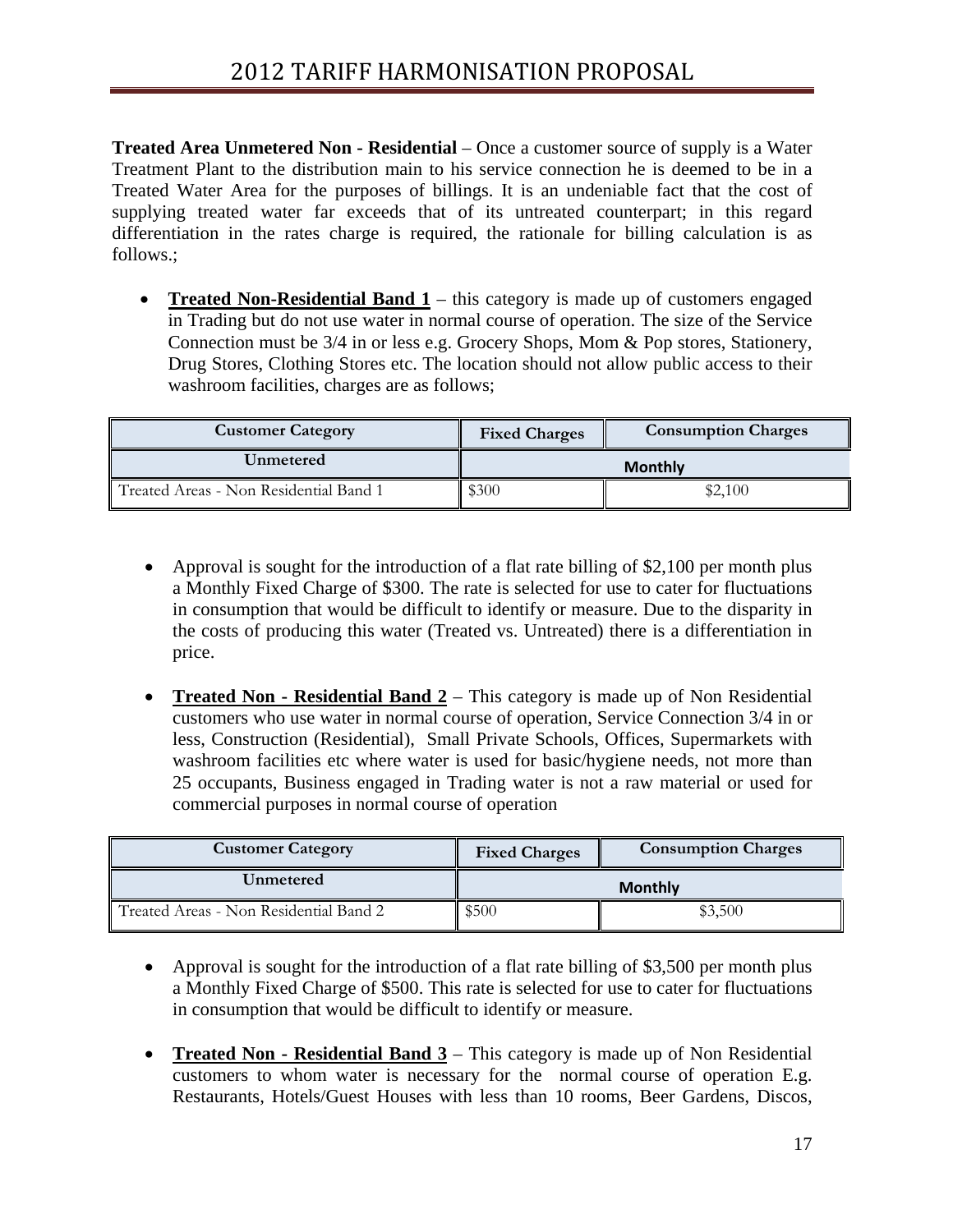# 2012 TARIFF HARMONISATION PROPOSAL

Construction (Commercial), Private Schools & Offices up to 60 occupants, Hair Dressing Salons etc

| <b>Customer Category</b>               | <b>Fixed Charges</b> | <b>Consumption Charges</b> |
|----------------------------------------|----------------------|----------------------------|
| Unmetered                              | <b>Monthly</b>       |                            |
| Treated Areas - Non Residential Band 3 | \$2,000              | \$9,450                    |

- Approval is sought for the introduction of a flat rate billing of \$9,450 per month plus a Monthly Fixed Charge of \$2,000. This rate is selected for use to cater for fluctuations in consumption that would be difficult to identify or measure.
- **Treated Non Residential Band 4** This category is made up of Non Residential customers that are a heavy user of water in normal course of operation of the Business. E.g. Hotels/Guest Houses with more than 10 rooms, Large Restaurants, Laundries, Construction (Industrial), Ready-mix Operations, Private Schools/Offices with more than 60 occupants etc

| <b>Customer Category</b>               | <b>Fixed Charges</b> | <b>Consumption Charges</b> |
|----------------------------------------|----------------------|----------------------------|
| Unmetered                              | <b>Monthly</b>       |                            |
| Treated Areas - Non Residential Band 4 | \$4,000              | \$14,175                   |

- Approval is sought for the introduction of a flat rate billing of \$14,175 per month plus a Monthly Fixed Charge of \$1,200. This category of customers utilizes a fair amount of water; given that this rate is based on an estimated consumption priority will be given to metering at the earliest opportunity.
- **Treated Non Residential Band 5** This category is made up of Non Residential customers that water is essential for the Operations of the Business and is the main raw material e.g. Water Vending, Car Washing, Block Making Etc

| <b>Customer Category</b>               | <b>Fixed Charges</b> | <b>Consumption Charges</b> |  |
|----------------------------------------|----------------------|----------------------------|--|
| Unmetered                              | <b>Monthly</b>       |                            |  |
| Treated Areas - Non Residential Band 5 | \$7,500              | \$23,625                   |  |

• Approval is sought for the introduction of a flat rate billing of \$23,625 per month plus a Monthly Fixed Charge of \$7,500. This category of customers utilize a lot of water for commercial purposes, given that this rate is based on an estimated consumption priority will be given to metering at the earliest opportunity.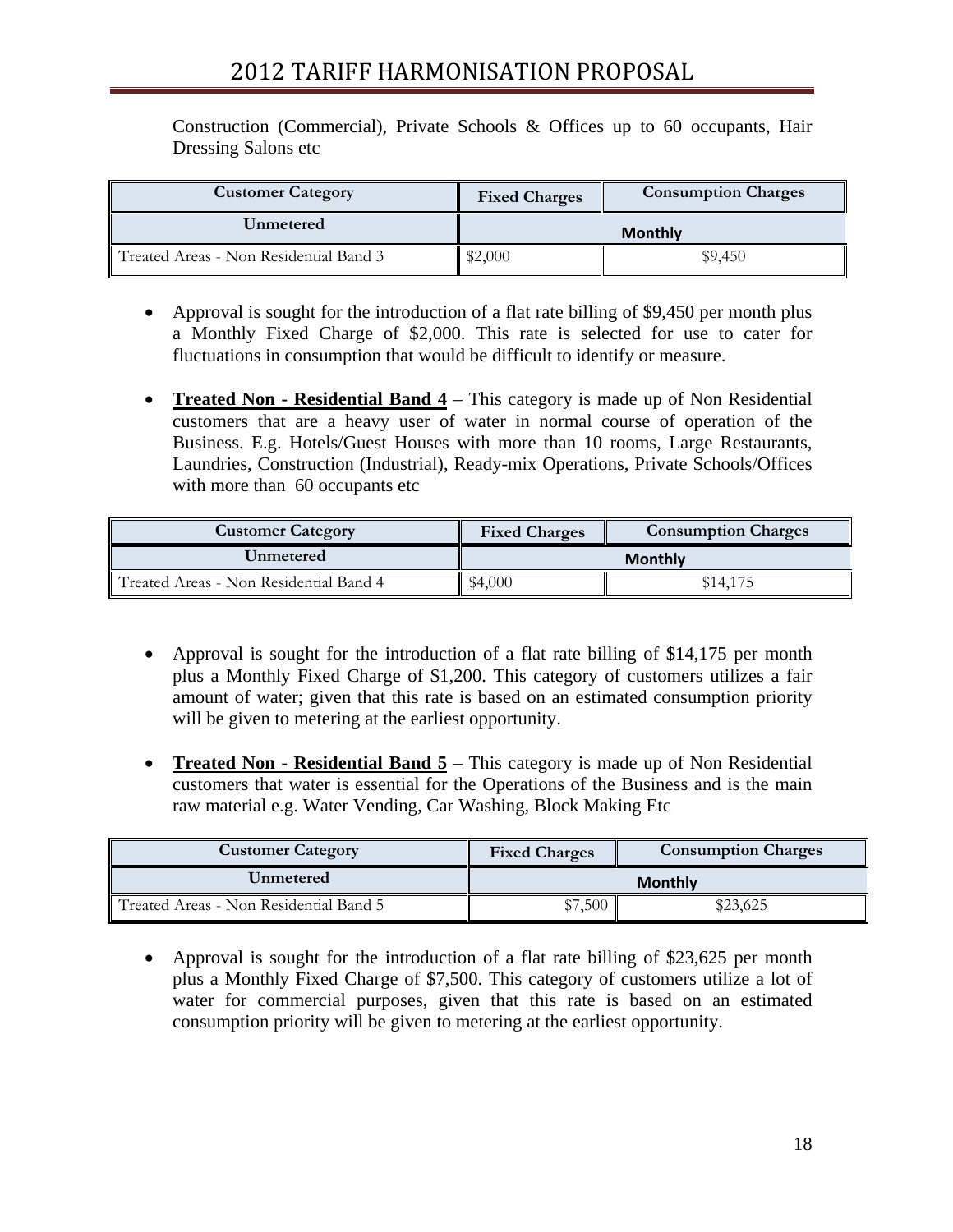### **Sewerage Tariffs**

Like the water tariffs the sewerage rates have been round for a similar time, whilst it is recognized that over the years the system has fallen into a state of disrepair this is currently being remedied. Guyana Water Inc through the Government of Guyana has secured a loan from the Inter American Development Bank which will see the complete rehabilitation of the Georgetown Sewer system. The first phase has been completed and the second phase has commenced.

In this regard GWI is petitioning the PUC to approve new Sewer Tariff in the Categories of;

- 1. Metered
	- a. Residential
	- b. Non Residential
- 2. Unmetered
	- a. Residential 1
	- b. Residential 2
	- c. Non-Residential Band 1
	- d. Non-Residential Band 2
	- e. Non-Residential Band 3
	- f. Non-Residential Band 4
	- g. Non-Residential Band 5

The rates are to be applied as set out below;

#### **Metered**

There will be no differentiation between Treated and Untreated when it comes to sewer charges. Differentiation will be applied only in relation to Residential and Non-Residential. There will be no fixed charged for Sewerage, customers will only be billed based on the amount of water they consume.

### • **Metered Residential**

Metered Residential Sewer Tariff will be applied on a volumetric manner as set out below;

| <b>Sewerage</b>          |                             |                                     |  |
|--------------------------|-----------------------------|-------------------------------------|--|
| <b>Customer Category</b> | <b>Consumption Charges</b>  |                                     |  |
| Metered                  | $\approx$ 30 m <sup>3</sup> | $>$ 30 m <sup>3</sup>               |  |
| Residential              | \$40 per $m3$               | $\frac{1}{3}$ 53 per m <sup>3</sup> |  |

Approval is sought to bill Residential Metered customers as follows;

• Those whose water consumption is below 30 m3 at the rate \$40 per m3 for their use of the sewer system for the disposal of their waste water and effluent.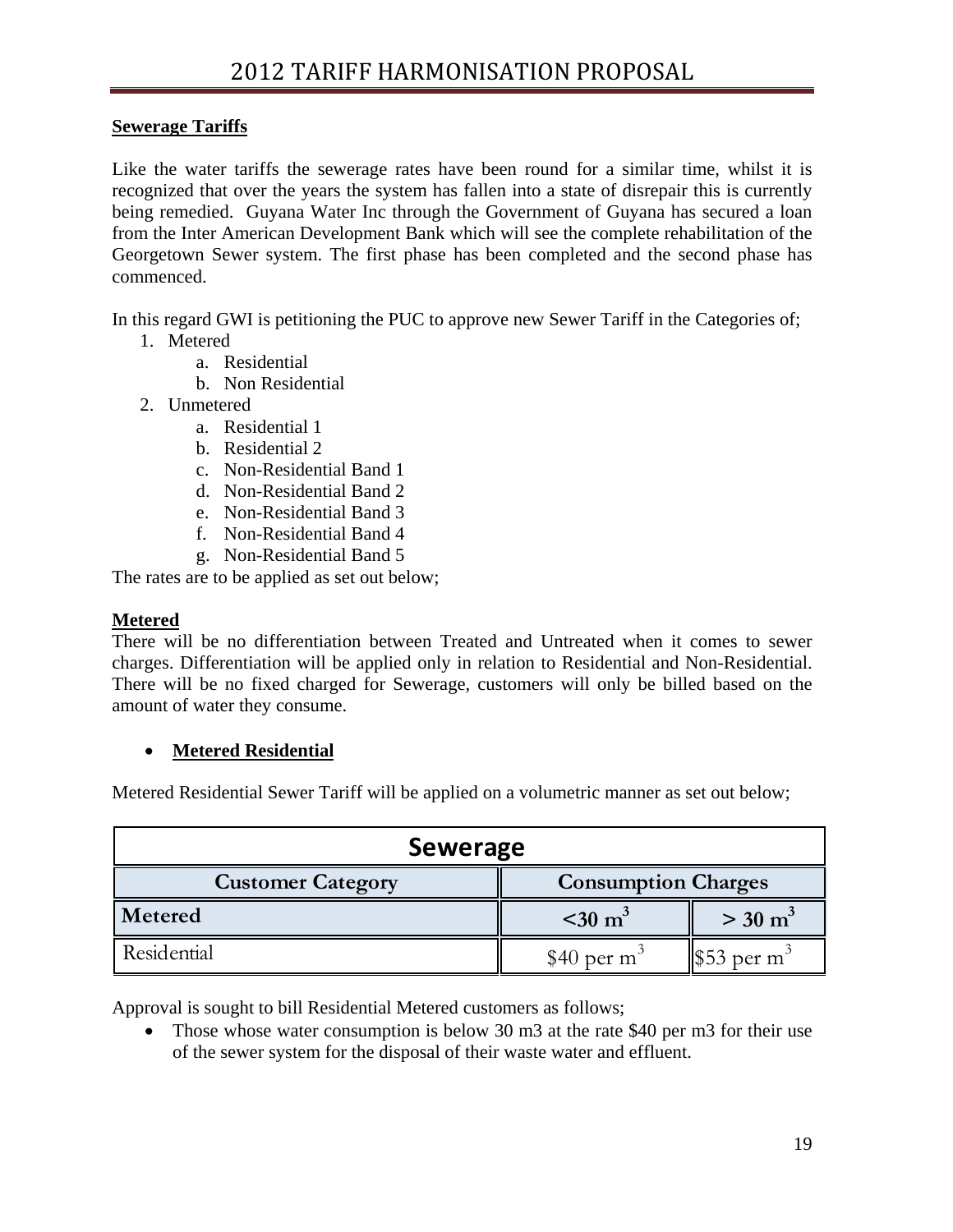• Those whose water consumption is greater than 30 m3 will be billed at the rate \$53 per m3 for all of their consumption for their use of the sewer system for the disposal of their waste water and effluent.

### • **Metered Non-Residential**

As with Residential customers the intention is to bill Metered Non-Residential Sewerage customers volumetric as set out below;

| <b>Sewerage</b>                                        |                          |                          |  |
|--------------------------------------------------------|--------------------------|--------------------------|--|
| <b>Consumption Charges</b><br><b>Customer Category</b> |                          |                          |  |
| Metered                                                | $<$ 30 m <sup>3</sup>    | $>$ 30 m <sup>3</sup>    |  |
| Non - Residential                                      | $$65$ per m <sup>3</sup> | $$75$ per m <sup>3</sup> |  |

Approval is sought from the Public Utilities Commission to bill Non-Residential Metered customers as follows;

- Those whose water consumption is below 30 m3 at the rate \$65 per m3 for their use of the sewer system for the disposal of their waste water and effluent.
- Those whose water consumption is greater than 30 m3 will be billed at the rate \$75 per m3 for all of their consumption for their use of the sewer system for the disposal of their waste water and effluent

### **Unmetered**

Customer would not be differentiated when it comes to sewer charges based on whether their supply of water is Treated or Untreated. Differentiation will be applied only in relation to Residential and Non-Residential. Due to the inability to correctly measure the usage level of any unmetered customer when it comes to the sewerage the previous methodology of a flat rate based on category is being recommended again.

### • **Unmetered Residential**

Unmetered Residential Sewer Tariff will be applied on a flat rate as set out below;

| Unmetered     |                         |                               |
|---------------|-------------------------|-------------------------------|
| Residential 1 |                         | \$700 per month               |
| Residential 2 | <b>FLAT RATE TARIFF</b> | $\parallel$ \$1,200 per month |

Approval is sought by GWI to bill all Unmetered Residential customers who reside in a sewer ward at the flat rates set out below.

- Those who fall in the Residential Band 1 at the rate \$700 per month for their use of the sewer system for the disposal of their waste water and effluent.
- Those who fall in the Residential Band 2 at the rate \$1,200 per month for their use of the sewer system for the disposal of their waste water and effluent.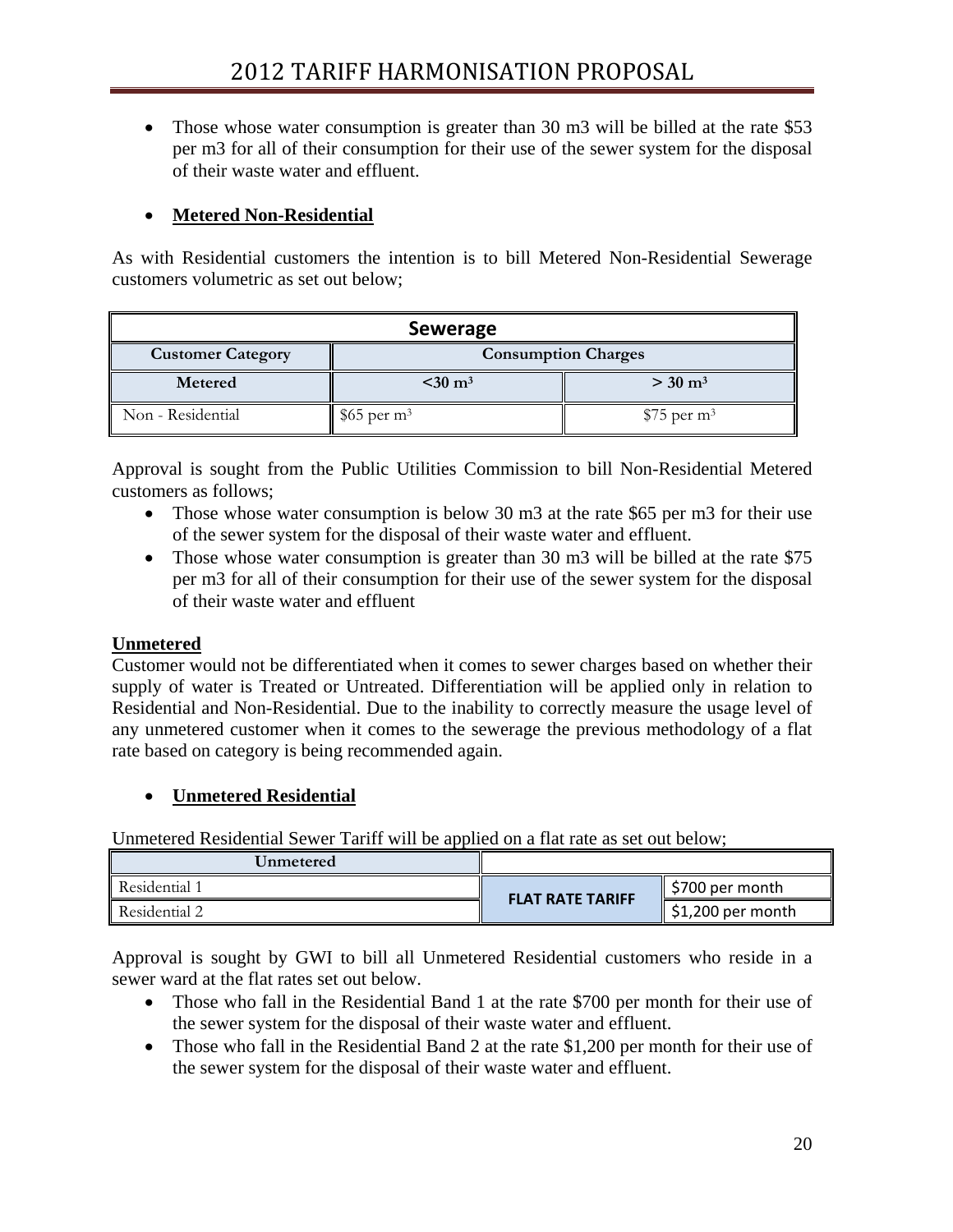### • **Unmetered Non-Residential**

| Unmetered Residential Sewer Tariff will be applied on a flat rate as set out below; |  |  |
|-------------------------------------------------------------------------------------|--|--|

| <b>Sewerage</b>                                        |                         |                    |  |  |
|--------------------------------------------------------|-------------------------|--------------------|--|--|
| <b>Customer Category</b><br><b>Consumption Charges</b> |                         |                    |  |  |
| Unmetered                                              |                         |                    |  |  |
| Non Residential Band 1                                 |                         | $$2,200$ per month |  |  |
| Non Residential Band 2                                 | <b>FLAT RATE TARIFF</b> | $$2,860$ per month |  |  |
| Non Residential Band 3                                 |                         | $$3,825$ per month |  |  |
| Non Residential Band 4                                 |                         | \$4,875 per month  |  |  |
| Non Residential Band 5                                 |                         | $$6,375$ per month |  |  |

Approval is sought from the Public Utilities Commission to bill Non-Residential Unmetered customers as follows;

- Those who fall in the Non-Residential Band 1 at the rate \$2,200 per month for their use of the sewer system for the disposal of their waste water and effluent.
- Those who fall in the Non-Residential Band 2 at the rate \$2,860 per month for their use of the sewer system for the disposal of their waste water and effluent.
- Those who fall in the Non-Residential Band 3 at the rate \$3,825 per month for their use of the sewer system for the disposal of their waste water and effluent.
- Those who fall in the Non-Residential Band 4 at the rate \$4,875 per month for their use of the sewer system for the disposal of their waste water and effluent.
- Those who fall in the Non-Residential Band 5 at the rate \$6,375 per month for their use of the sewer system for the disposal of their waste water and effluent.

Whilst GWI is seeking the approval of the above Sewerage rates a further request is made to suspend the implementation of this aspect of the tariff request until the completion of the Georgetown Sewerage Rehab project.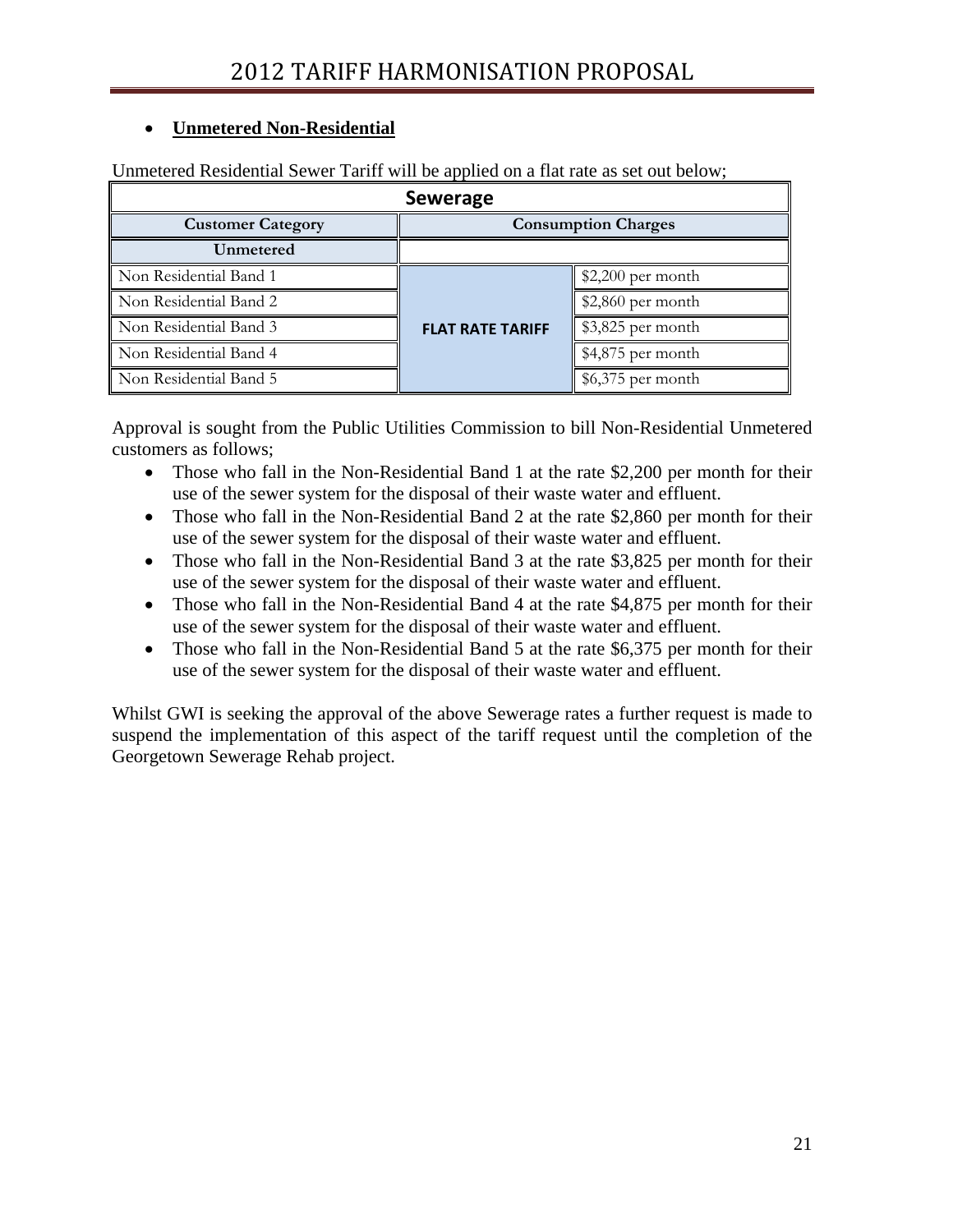### **Security Deposit:**

Guyana Water Inc. is seeking the approval of the Public Utilities Commission to introduce a Security Deposit for customers. The company has been plagued with a high level of delinquency when it comes to customers servicing their indebtedness, our current debt stands in excess of G\$7B. The request is for the deposit to be set at the amount \$6,000 for Residential customers and \$25,000 or an amount equal to six months billing whichever is greater for Non – Residential customers.

GWI is requesting approval for the following customers to lodge a Security Deposit;

- 1. All new applicants for the Service.
- 2. All customers whose delinquency has led to the disconnection of their service, these will be required to lodge the Security Deposit prior to the re-connection of their service.
- 3. Deposits will be held and only used;
	- a. If account is terminated (voluntary or involuntary), used to clear outstanding balance that is on account 90 days after termination, if any remain after settling debt it will be paid to customer via cheque 30 days after account is closed.
- 4. Customers will not be allowed to withdraw deposits once the water service account is active.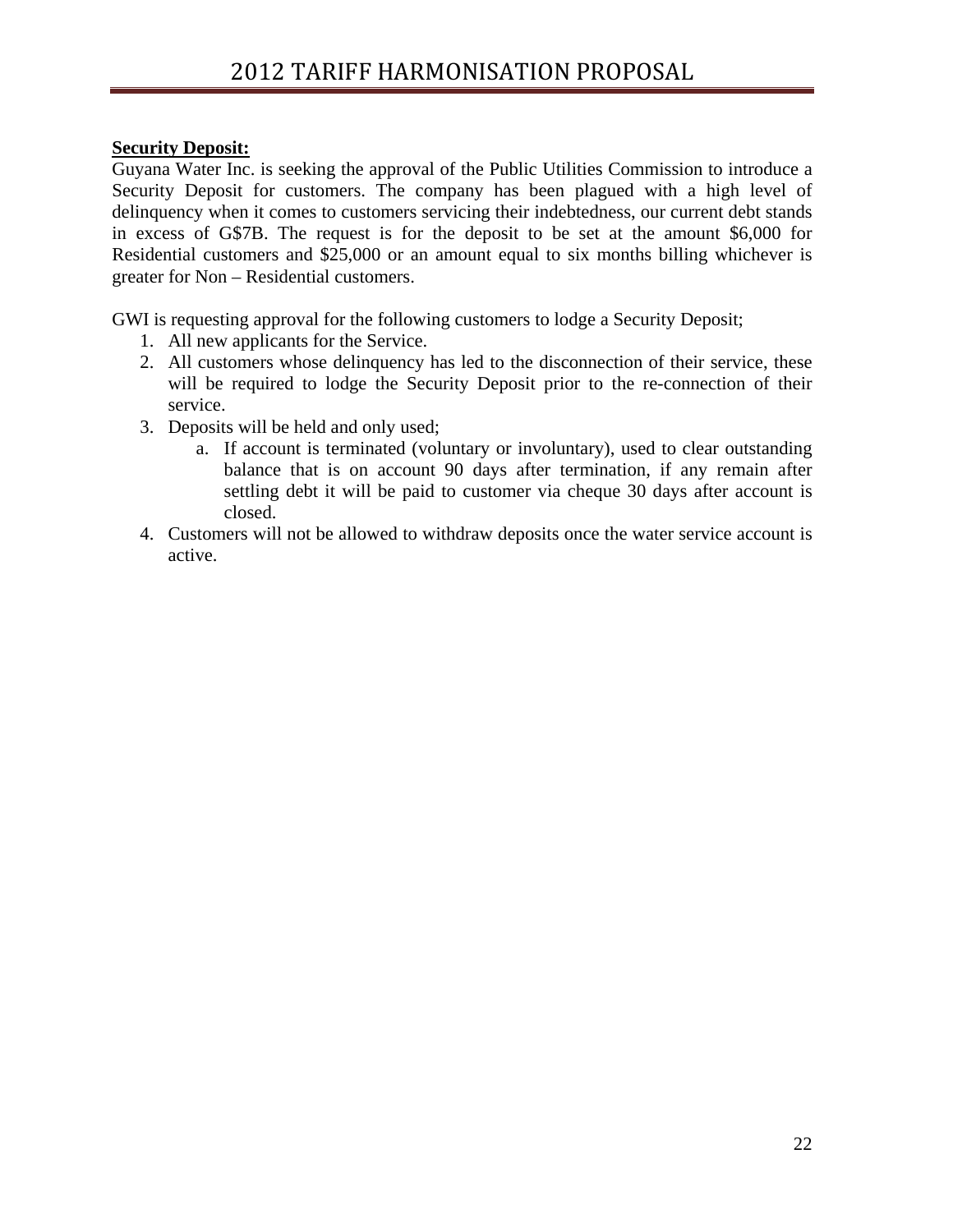### **Ancillary Charges**

Guyana Water Inc is seeking the following Ancillary Charges to be approved;

|                | <b>Description</b>                                                      | <b>Rate</b>                   |
|----------------|-------------------------------------------------------------------------|-------------------------------|
| 1              | Residential Connection Fee in Current Service Areas 3/4                 |                               |
| 2              | inches or less<br>Non-Residential 3/4 Connection Fee in Current Service | \$10,000                      |
|                | Areas 3/4 inches or less                                                | \$16,000                      |
| 3              | All Connection Fee for Services in New Service Areas                    | Engineer Estimate (Full Cost) |
| 4              | Connection Fee for Service > 3/4 inches                                 | Engineer Estimate (Full Cost) |
| 5              | <b>Residential Reconnect Non-Voluntary</b>                              | \$7,500                       |
| 6              | Non-Residential Reconnect Non-Voluntary                                 | \$16,000                      |
| $\overline{7}$ | <b>Residential Disconnect Voluntary</b>                                 | \$4,000                       |
| 8              | Non-Residential Disconnect Voluntary                                    | \$9,000                       |
| 9              | <b>Residential Reconnect Voluntary</b>                                  | \$4,000                       |
| 10             | Non-Residential Reconnect Voluntary                                     | \$9,000                       |
| 11             | Requested Stay of Disconnection                                         | \$1,000                       |
| 12             | Residential Line Transfer Fee (3/4 ins or less)                         | \$16,000                      |
| 13             | Non-Residential Line Transfer Fee (3/4 ins or less)                     | \$25,000                      |
| 14             | Line Transfer Fee for Service > 3/4 inches                              | Engineer Estimate (Full Cost) |
| 15             | <b>Residential Tamper Charge</b>                                        | \$35,000                      |
| 16             | Non-Residential Tamper Charge                                           | \$75,000                      |
| 17             | Damaged Meter Charge                                                    | Engineer Estimate (Full Cost) |
| 18             | Un-Accounted For Water                                                  | Engineer Estimate (Full Cost) |
| 19             | <b>Wasting Water Charge</b>                                             | Engineer Estimate (Full Cost) |
| 20             | <b>Capital Charge</b>                                                   | Engineer Estimate (Full Cost) |
| 21             | Damaged Infrastructure                                                  | Engineer Estimate (Full Cost) |
| 22             | <b>Compliance Charge</b>                                                | \$5,000                       |
| 23             | State Of Indebt Charge                                                  | \$2,500                       |
| 24             | Name Change                                                             | \$1,000                       |
| 25             | Return Cheque Charge                                                    | \$1,500                       |
| 26             | <b>Duplicate Bill</b>                                                   | \$500                         |
|                |                                                                         |                               |
| 27             | Sewerage Inspection & Processing Fee                                    |                               |
| 28             | Residential (No Modification to Chamber)                                | \$5,000                       |
| 29             | Residential (Modification to Chamber)                                   | \$10,000                      |
| 30             | Non-Residential (No Modification to Chamber)                            | \$15,000                      |
| 31             | Non-Residential (Modification to Chamber)                               | \$20,000                      |

1. Residential Connection Fee (Current Service Area) – this is for new service application for service to be used for Residential/domestic purposes in an area that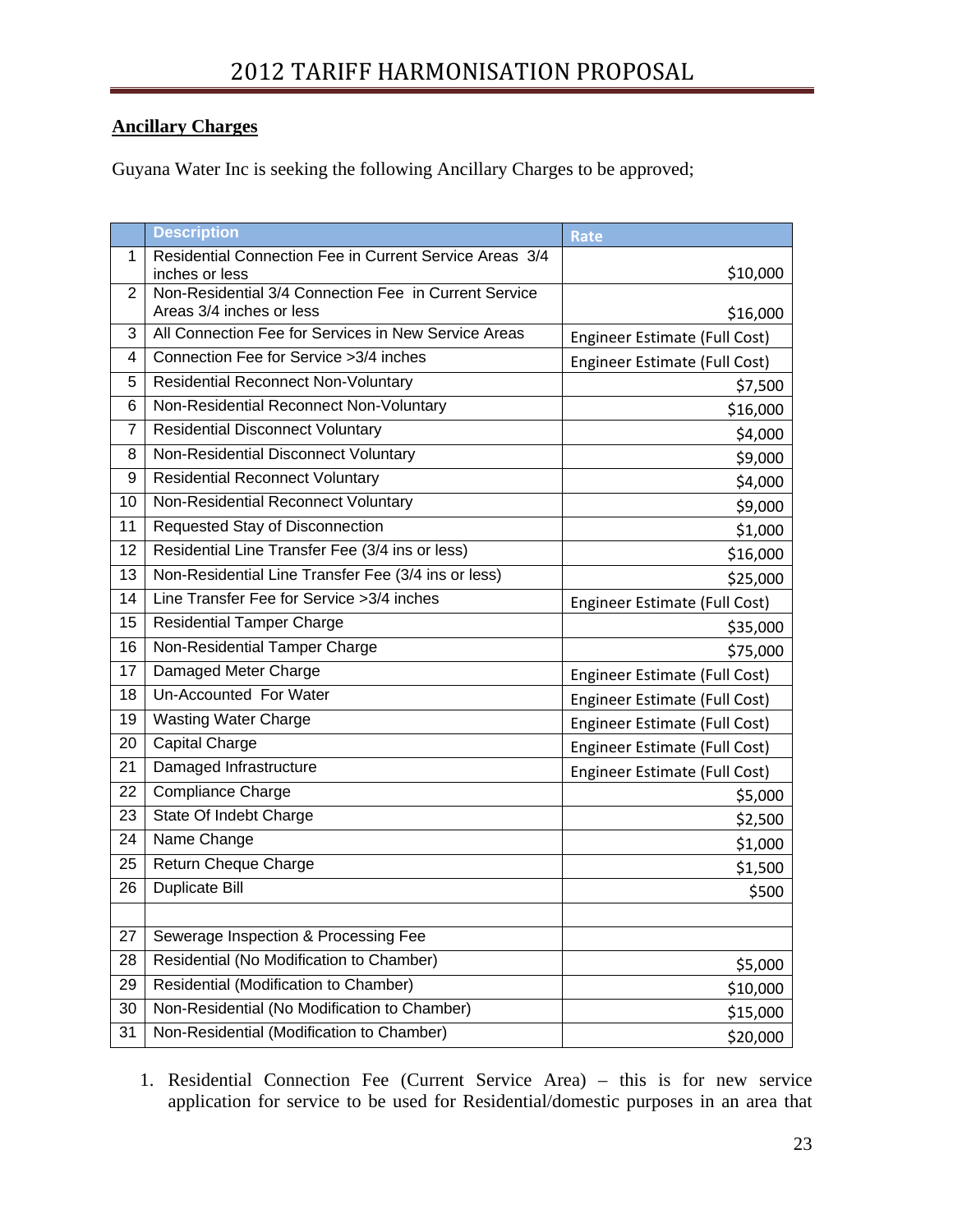falls within the current service coverage, request is hereby made for the rate to be moved back to the 2001 level of \$10,000 for a Residential connection that is ¾ inch in size.

- 2. Non-Residential Connection Fee (Current Service Area) this is for new service application in an area that falls within the current service coverage where the use is on a premises that commercial/industrial activities occur, request is hereby made for approval of a rate of \$16,000 for a Non-Residential connection that is ¾ inch in size.
- 3. All Connection Fee for Services in New Service Areas Areas where GWI does not have existing pipelines laid where request is made by a Developer to interconnect with the GWI network request is made for full cost recovery based on Engineer's estimate for all fees inclusive of and not limited to Supervision, Equipment upgrade and service connections to each house lot to be paid by the Developer.
- 4. Connection Fee for Services >3/4 inch request is made for full cost recovery based on Engineer's estimate for all fees inclusive materials, labor and Supervision.
- 5. Residential Reconnection Non-Voluntary where the Residential customer's service has been disconnected due to non/late payment or any illegality and request is made for reconnection approval is sought for a fee of \$7,500 to be charged.
- 6. Non-Residential Reconnection Non-Voluntary where the Non-Residential customer's service has been disconnected due to non/late payment or any illegality and request is made for reconnection approval is sought for a fee of \$16,000 to be charged.
- 7. Residential Disconnect Voluntary where the Residential customer requests of the company to Temporary disconnect their service approval is sought to charge a fee of \$4,000. Upon this fee being paid billings will be stopped until service is reconnected.
- 8. Non-Residential Disconnection Voluntary where the Non-Residential customer requests of the company to Temporary disconnect their service approval is sought to charge a fee of \$9,000. Upon this fee being paid billings will be stopped until service is reconnected
- 9. Residential Reconnection Voluntary where the Residential customer's service has been disconnected voluntarily and request is made within six (6) for reconnection approval is sought for a fee of \$4,000 to be charged. Should the request be made more than 6 months from the Voluntary Disconnection date the Reconnection fee shall be the standard \$7,500.
- 10. Non-Residential Reconnection Voluntary where the Non-Residential customer's service has been disconnected voluntarily and request is made within six (6) for reconnection approval is sought for a fee of \$9,000 to be charged. Should the request be made more than 6 months from the Voluntary Disconnection date the Reconnection fee shall be the standard \$16,000.
- 11. Requested Stay of Disconnection where a customer is delinquent in the servicing of their debt and the Company's employee/agent mobilizes to disconnect the service and the said customer request time to pay not exceeding 4 hours (subjected to terms and conditions) approval is sought to charge a fee of \$1,000. If the debt is not service to the satisfaction of GWI the service will be disconnected and the Requested Stay of Disconnection Fee not charged.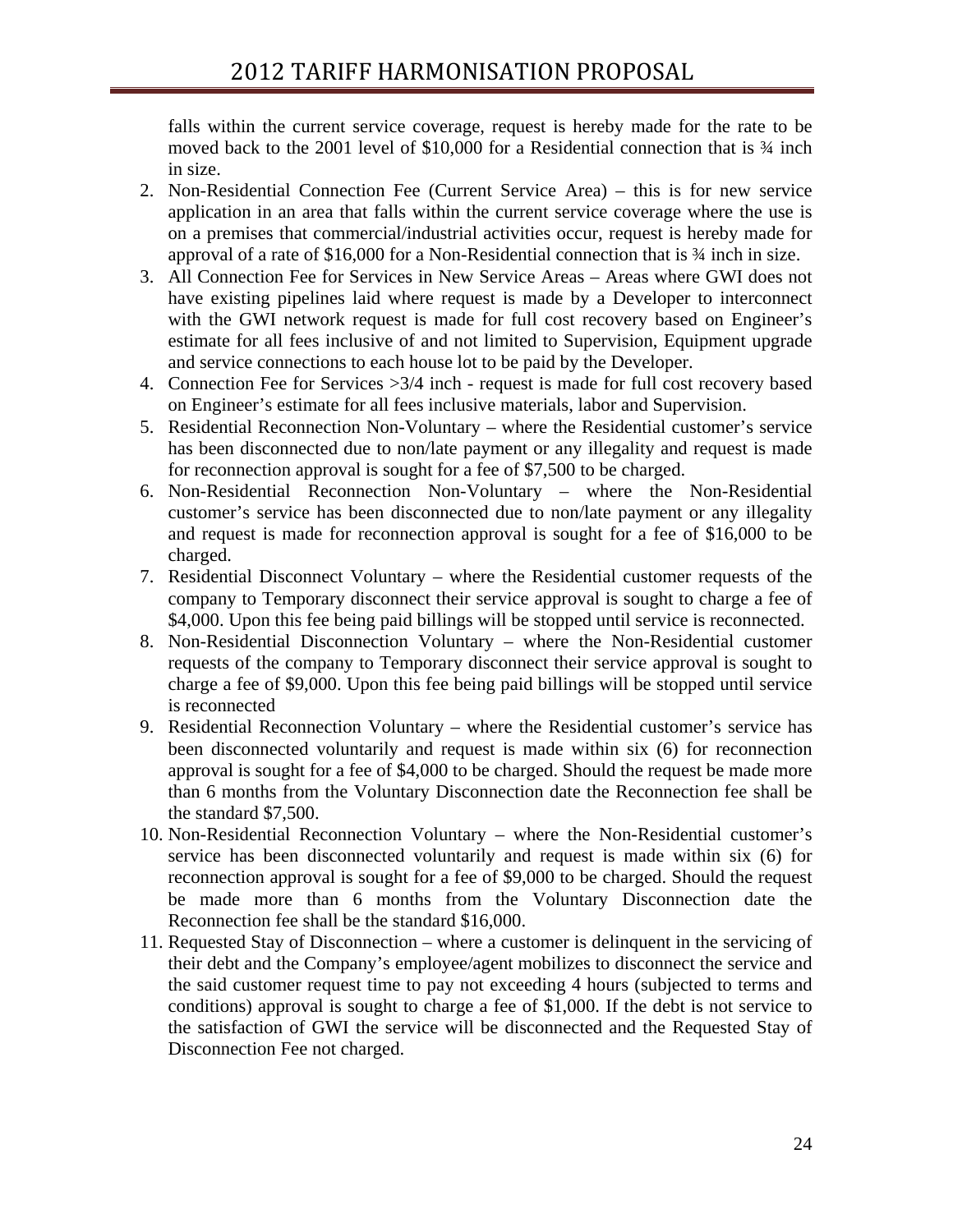- 12. Residential Line Transfer Fee (3/4 ins or less) where the Residential customer is requesting of GWI to relocate their service connection to another area on the selfsame property approval is sought for a fee of \$16,000 to be charged.
- 13. Non-Residential Line Transfer Fee (3/4 ins or less) where the Non-Residential customer is requesting of GWI to relocate their service connection to another area on the selfsame property approval is sought for a fee of \$25,000 to be charged
- 14. Line Transfer Fee (greater than 3/4 ins) where the any customer with a service connection greater than ¾ ins is requesting of GWI to relocate their service connection to another area on the selfsame property approval is sought for the full costs as determined by Engineers' estimate to be charged.
- 15. Residential Tamper Charge where a Residential customer in any way tampers with the connection, fixtures inclusive of water meters approval is sought for a fee of \$35,000 to be charged to their account in the absence of filing criminal charges as set out in the Water & Sewerage Act.
- 16. Non-Residential Tamper Charge where a Non-Residential customer in any way tampers with the connection, fixtures inclusive of water meters approval is sought for a fee of \$75,000 to be charged to their account in the absence of filing criminal charges as set out in the Water & Sewerage Act.
- 17. Damaged/lost Meter Charge where a customer through accident damages a water meter approval is sought for the Engineers' estimate for remedying the defect to be due and payable in full by the customer.
- 18. Unaccounted For Water where the customer would have used water that may have by-passed any measuring device, use water not for the required purpose in a manner which is not registered on a measuring mechanism, benefited from a supply of service from a unregistered service connection, request is made to use an Engineer estimate of the volume of flow which will be manually calculated using the relevant approved metered tariff.
- 19. Wasting Water Charge where a customer both deliberately or through negligence causes wastage of water to occur approval is sought to use an Engineers' estimate of the volume of water wasted and bill it at the relevant approved metered tariff.
- 20. Capital Charge where a request by a person or organization is made to GWI to supply a service requires GWI to increase its Capital Stock of equipment or service related CAPEX, approval is sought for this cost to be passed on in full to the requesting person or organization.
- 21. Damaged Infrastructure where a person or organization both deliberately or through negligence causes damage to any infrastructure of GWI to occur approval is sought to use an Engineers' estimate of the costs of replacement to invoice the person or organization.
- 22. Compliance Fee it is proposed to maintain the currently approved rate of \$5,000 for Compliance letters.
- 23. Statement of Indebtedness Charge it is requested that a fee of \$2,500 be approved for the provision to the customer a reconciled statement of Payments, Billings and any Financial Adjustments for a period not exceeding 5 years prior to date requested.
- 24. Name Change request is made to maintain the currently approved rate of \$1,000 for customer voluntary changing the name of the account holder where no physical changes is required in the field.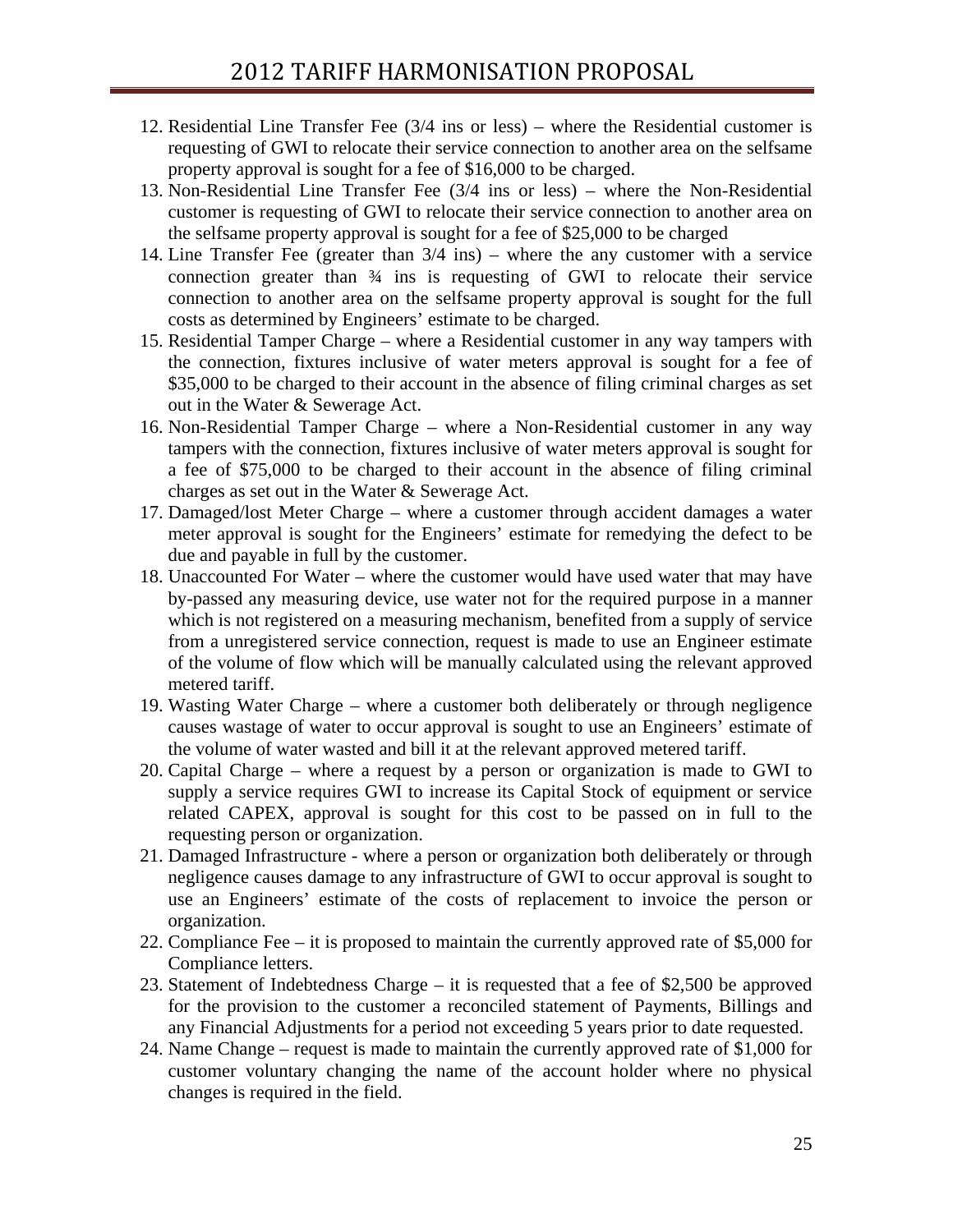- 25. Return Cheque Fee where a customer would have made a payment to GWI via Cheque and that payment is not honored by the Bank request is made to bill the account an Administrative fee of \$1,000. Should the debt not be settled within 14 days of the customer being informed the cheque has been returned the service will be disconnected and applicable fees required for the service to be restored.
- 26. Duplicate Bill where a customer is requesting an original copy of their bill to be reprinted after GWI would have mailed a free copy to the mailing address provided a fee of \$500 is being requested. A customer can request free of cost at any GWI office or through the Call Center account balances.
- 27. Residential Sewerage Inspection & Processing Fee (No modification to chamber) where a request for no objection for residential Building Plans for Sewerage areas for which no modification to an existing Sewer Chamber is required a fee of \$5000 is proposed.
- 28. Residential Sewerage Inspection & Processing Fee (modification to chamber) where a request for no objection for residential Building Plans for Sewerage areas for which modification to an existing Sewer Chamber is required a fee of \$10,000 is proposed.
- 29. Non Residential Sewerage Inspection & Processing Fee (No modification to chamber) – where a request for no objection for non-residential Building Plans for Sewerage areas for which no modification to an existing Sewer Chamber is required a fee of \$15,000 is proposed.
- 30. Non Residential Sewerage Inspection & Processing Fee (modification to chamber) where a request for no objection for non-residential Building Plans for Sewerage areas for which modification to an existing Sewer Chamber is required a fee of \$20,000 is proposed.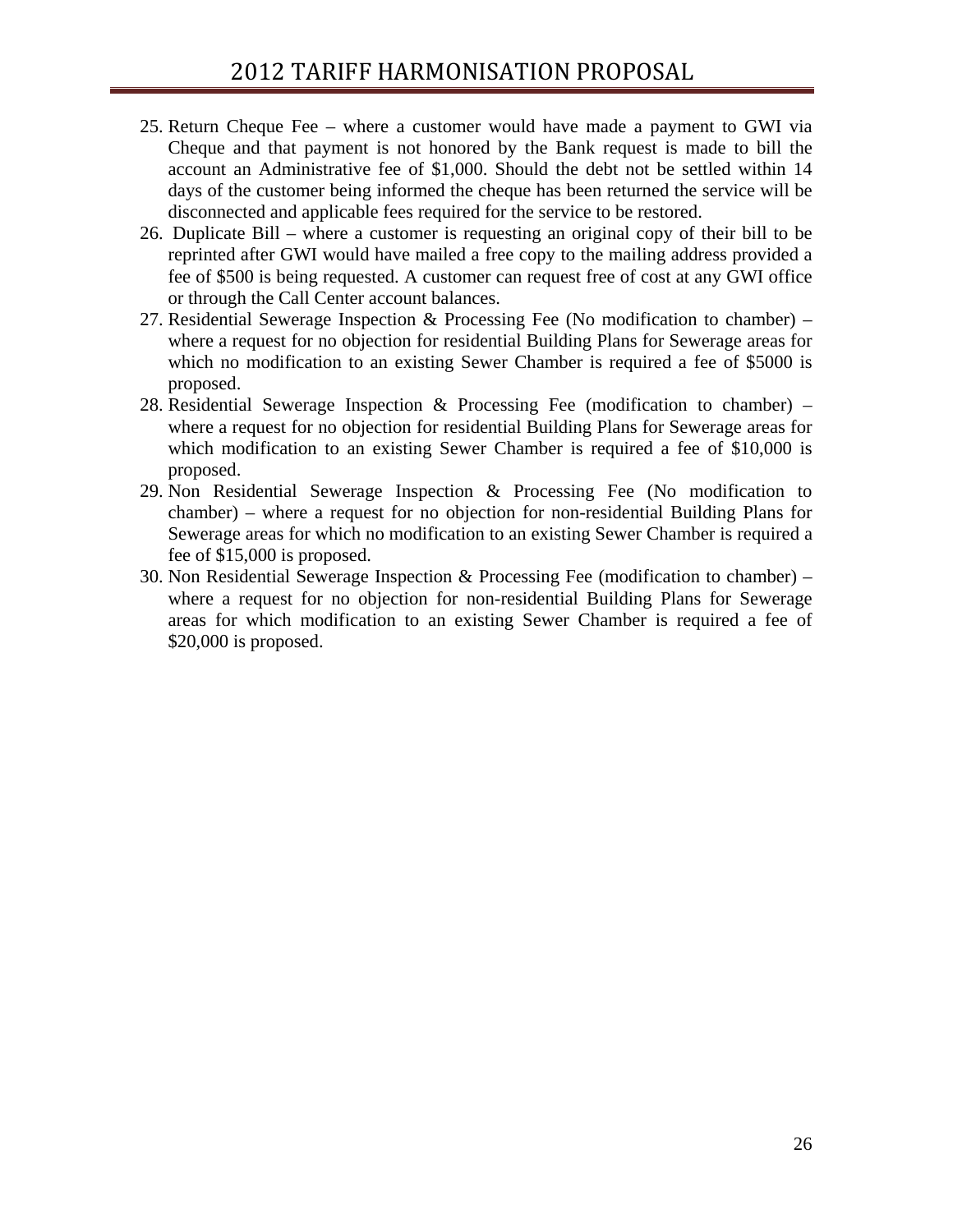### **Electricity Provision for Rate Increase:**

Electricity account for more than 60% of GWI operating costs and as such any change has a significant impact on the total costs of supplying the service. GWI is seeking consideration from the PUC for the introduction of an automatic review of the water rates based on changes in electricity rates. The formula for such increase is Annual cost of electricity divided by Total Costs multiplied by the percentage of the increase in Fuel/electricity. This will be applicable in the absence of a direct Tariff increase approved by the PUC once there is increase in Electricity Tariffs.

| Annual Costs of Electricity |                                |
|-----------------------------|--------------------------------|
| Total Costs                 | % increase in Fuel/Electricity |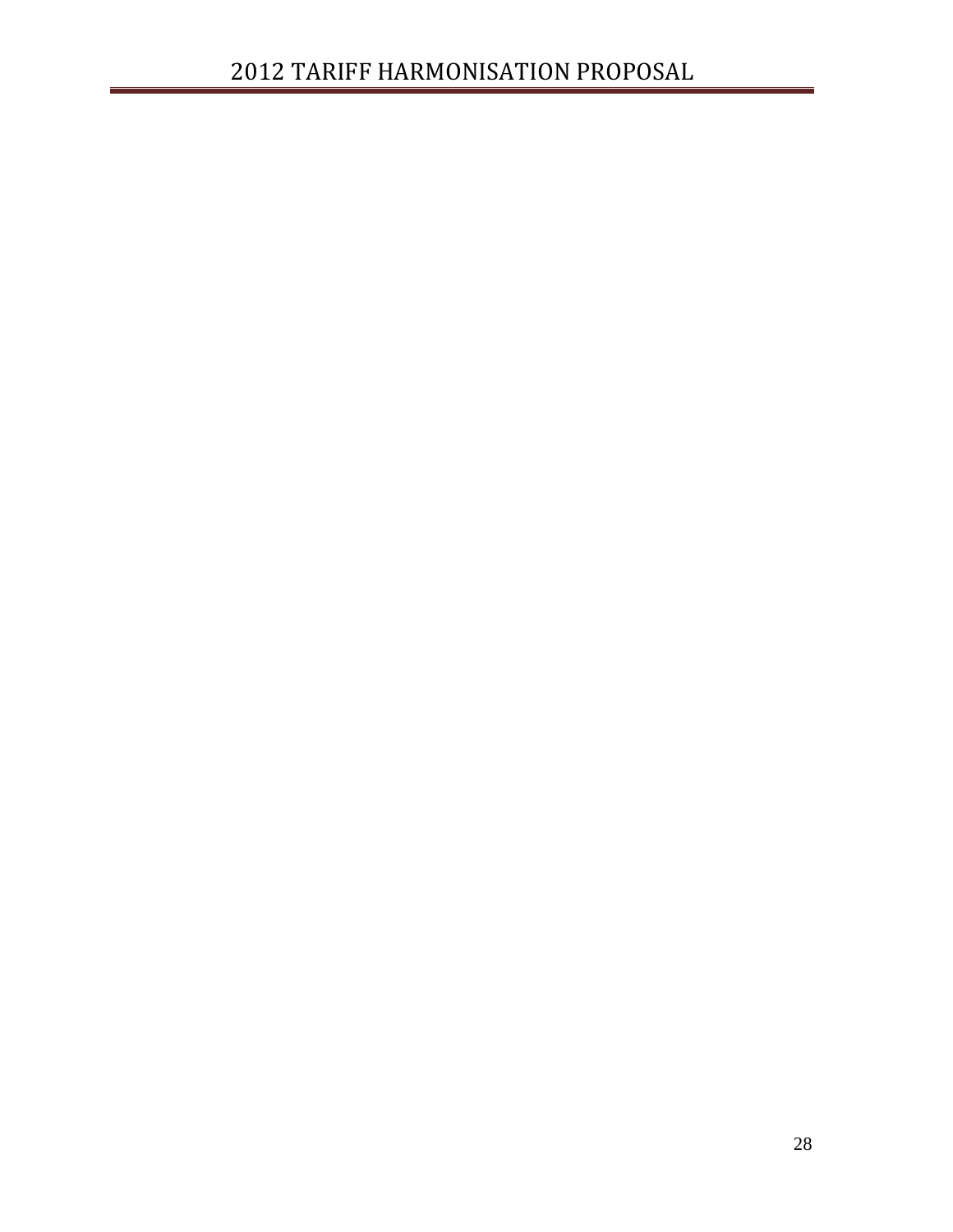## **APPENDICES 1: PROPOSED TARIFF BAND DESCRIPTIONS**

| <b>Unmetered Bands</b>                            | <b>Description</b>                                                                                                                                                                                       |
|---------------------------------------------------|----------------------------------------------------------------------------------------------------------------------------------------------------------------------------------------------------------|
|                                                   | Customers where no commercial activity is ongoing on the premises, water used for basic                                                                                                                  |
| Residential 1                                     | home/hygiene, Single Family Housing                                                                                                                                                                      |
|                                                   | Customers were no commercial activity is ongoing on the premises, water used for basic home/hygiene,                                                                                                     |
| Residential 2                                     | More than one Family unit but not exceeding 3                                                                                                                                                            |
| Hinterland (Small Towns) - Residential            |                                                                                                                                                                                                          |
|                                                   | Customers residing in the environs of Mabaruma, Port Kaituma, Matthews Ridge, Mahdia, Lethem or                                                                                                          |
|                                                   | Ituni where no commercial activity is ongoing on the premises, water used for basic home/hygiene                                                                                                         |
|                                                   |                                                                                                                                                                                                          |
| Non Residential Band 1                            | customers engaged in Trading but do not use water in normal course of operation. The size of the Service                                                                                                 |
|                                                   | Connection must be 3/4 in or less e.g. Grocery Shops, Mom & Pop stores, Stationery, Drug Stores,                                                                                                         |
|                                                   | Clothing Stores etc. The location should not allow public access to their washroom facilities, charges are as                                                                                            |
|                                                   | follows;                                                                                                                                                                                                 |
| Non Residential Band 2                            |                                                                                                                                                                                                          |
|                                                   | customers who use water in normal course of operation, Service Connection 3/4 in or less, Construction                                                                                                   |
|                                                   | (Residential), Small Private Schools, Offices, Supermarkets with public washroom facilities etc where                                                                                                    |
|                                                   | water is used for basic/hygiene needs, not more than 25 occupants, Business engaged in Trading water is                                                                                                  |
|                                                   | not a raw material or used for commercial purposes in normal course of operatio                                                                                                                          |
| Non Residential Band 3                            | customers to whom water is necessary for the normal course of operation E.g. Restaurants, Hotels/Guest                                                                                                   |
|                                                   | Houses with less than 10 rooms, Beer Gardens, Discos, Construction (Commercial), Private Schools &                                                                                                       |
|                                                   | Offices up to 60 occupants, Hair Dressing Salons etc                                                                                                                                                     |
| Non Residential Band 4                            | customers that are a heavy user of water in normal course of operation of the Business. E.g Hotels/Guest                                                                                                 |
|                                                   | Houses with more than 10 rooms, Large Restaurants, Laundries, Construction (Industrial), ReadyMix                                                                                                        |
|                                                   | Operations, Private Schools/Offices with more than 60 occupants etc                                                                                                                                      |
| Non Residential Band 5                            | customers that water is essential for the Operations of the Business and is the main raw material e.g. Water                                                                                             |
|                                                   | Vending, Car Washing, Block Making Etc                                                                                                                                                                   |
|                                                   |                                                                                                                                                                                                          |
| Hinterland (Small Towns) - Non-Residential Band 1 |                                                                                                                                                                                                          |
|                                                   | Customers residing in the environs of Mabaruma, Port Kaituma, Matthews Ridge, Mahdia, Lethem or                                                                                                          |
|                                                   | Ituni engaged in Trading but do not use water in normal course of operation. The size of the Service<br>Connection must be 3/4 in or less e.g. Grocery Shops, Mom & Pop stores, Stationery, Drug Stores, |
|                                                   | Clothing Stores etc. The location should not allow public access to their washroom facilities.                                                                                                           |
| Hinterland (Small Towns) - Non-Residential Band 2 |                                                                                                                                                                                                          |
|                                                   | Customers residing in the environs of Mabaruma, Port Kaituma, Matthews Ridge, Mahdia, Lethem or                                                                                                          |
|                                                   | Ituni to whom water is necessary for the normal course of operation E.g. Restaurants, Beer Gardens,                                                                                                      |
|                                                   | Discos, Construction (Commercial), Private Schools & Offices, Hair Dressing Salons, Supermarkets with                                                                                                    |
|                                                   | public washroom facilities etc                                                                                                                                                                           |
| Hinterland (Small Towns) - Non-Residential Band 3 | Customers residing in the environs of Mabaruma, Port Kaituma, Matthews Ridge, Mahdia, Lethem or                                                                                                          |
|                                                   | Ituni who are a heavy user of water in normal course of operation of the Business. E.g Hotels/Guest                                                                                                      |
|                                                   | Houses, Large Restaurants, Laundries, Construction (Industrial), ReadyMix Operations, Car Washes,                                                                                                        |
|                                                   | Water Vendors, Block Making etc                                                                                                                                                                          |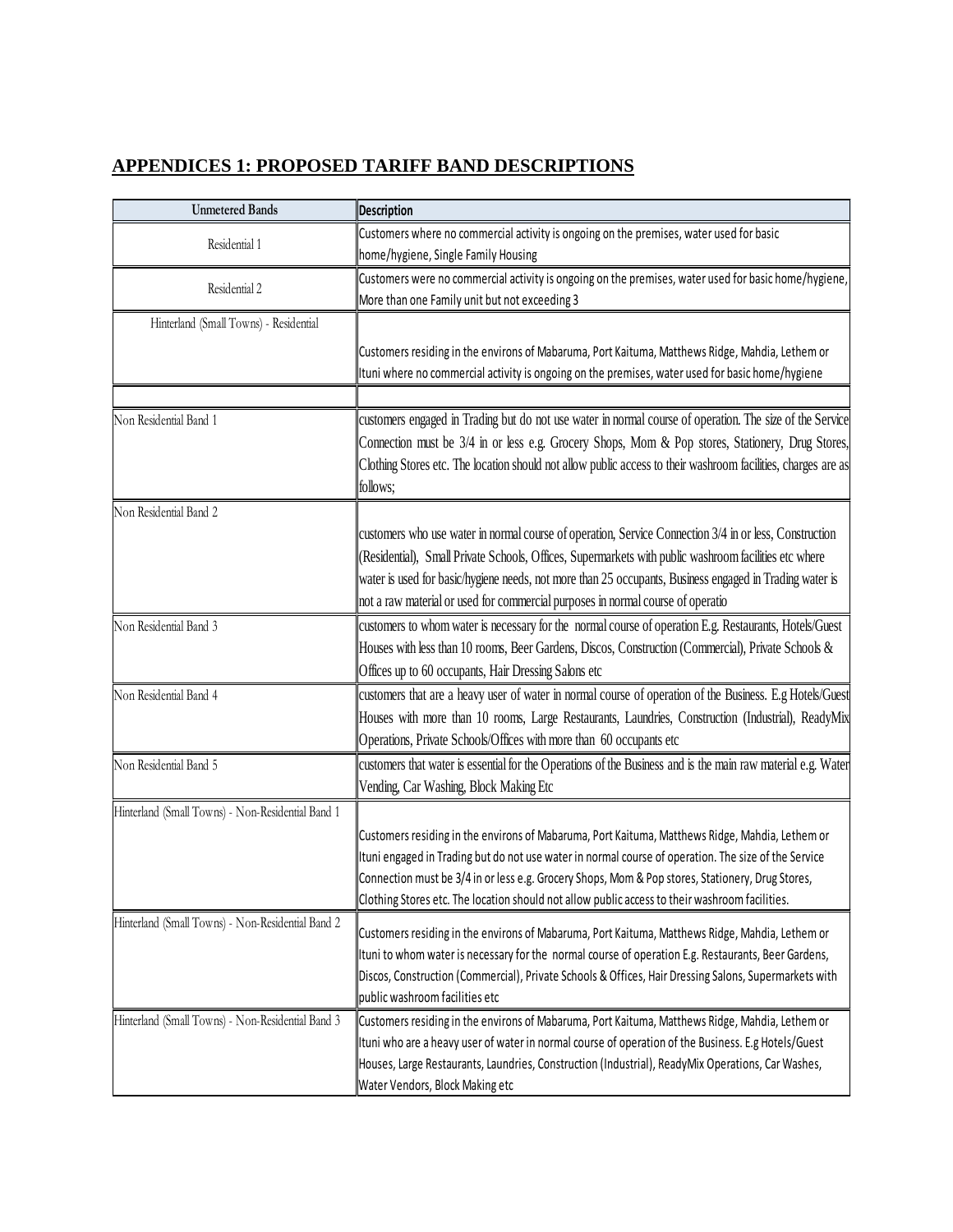### **APPENDICES 2: PROPOSED WATER TARIFFS**

| <b>Water</b>                                      |                      |                            |                                                                         |          |          |
|---------------------------------------------------|----------------------|----------------------------|-------------------------------------------------------------------------|----------|----------|
|                                                   | Fixed                | <b>Consumption Charges</b> |                                                                         |          |          |
| Metered                                           | Charges<br>(Monthly) | $0-12$ m <sup>3</sup>      | up to 20 m <sup>3</sup>   up to 30 m <sup>3</sup>   > 30 m <sup>3</sup> |          |          |
| Untreated Area - Residential                      | \$200                | \$60.90                    | \$73.08                                                                 | \$100.80 |          |
| Treated Areas - Residential                       | \$200                | \$76.13                    | \$95.16                                                                 | \$112    |          |
| Untreated Area -Non Residential                   | \$1,500              |                            | \$100.80                                                                | \$126    | \$170.10 |
| Treated Areas - Non Residential                   | \$1,500              |                            | \$112                                                                   | \$140    | \$189    |
| Unmetered                                         | <b>Monthly</b>       |                            | <b>Monthly</b>                                                          |          |          |
| Untreated Area - Residential 1                    |                      |                            | \$1,000                                                                 |          |          |
| Untreated Area - Residential 2                    |                      |                            | \$1,425                                                                 |          |          |
| Treated Areas - Residential 1                     | \$200                | \$1,500                    |                                                                         |          |          |
| Treated Areas - Residential 2                     |                      | \$2,225                    |                                                                         |          |          |
|                                                   |                      |                            |                                                                         |          |          |
| Untreated Area -Non Residential Band 1            | \$300                | \$1,890                    |                                                                         |          |          |
| Untreated Area -Non Residential Band 2            | \$500                | \$3,150                    |                                                                         |          |          |
| Untreated Area -Non Residential Band 3            | \$2,000              | \$8,505                    |                                                                         |          |          |
| Untreated Area -Non Residential Band 4            | \$4,000              | \$12,758                   |                                                                         |          |          |
| Untreated Area -Non Residential Band 5            | \$7,500              | \$21,263                   |                                                                         |          |          |
| Treated Areas - Non Residential Band 1            | \$300                |                            | \$2,100                                                                 |          |          |
| Treated Areas - Non Residential Band 2            | \$500                |                            | \$3,500                                                                 |          |          |
| Treated Areas - Non Residential Band 3            | \$2,000              | \$9,450                    |                                                                         |          |          |
| Treated Areas - Non Residential Band 4            | \$4,000              | \$14,175                   |                                                                         |          |          |
| Treated Areas - Non Residential Band 5            | \$7,500              | \$23,625                   |                                                                         |          |          |
| Hinterland (Small Towns) - Residential            | \$200                |                            | \$700                                                                   |          |          |
| Hinterland (Small Towns) - Non-Residential Band 1 | \$200                |                            | \$1,500                                                                 |          |          |
| Hinterland (Small Towns) - Non-Residential Band 2 | \$500                | \$3,000                    |                                                                         |          |          |
| Hinterland (Small Towns) - Non-Residential Band 3 | \$2,000              | \$5,000                    |                                                                         |          |          |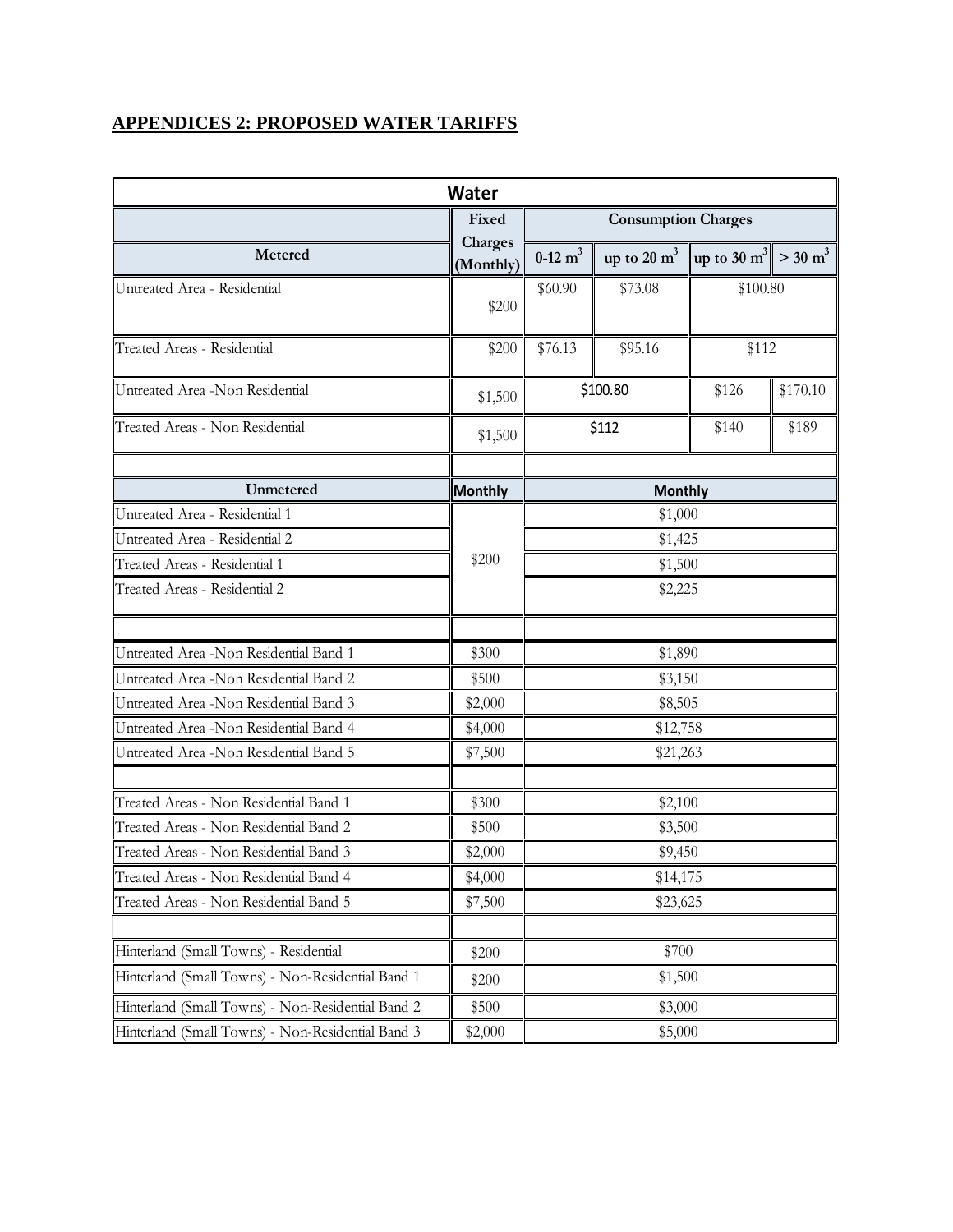# **APPENDICES 3: PROPOSED SEWERAGE TARIFF**

| <b>Sewerage</b>          |                                         |                       |  |  |
|--------------------------|-----------------------------------------|-----------------------|--|--|
| <b>Customer Category</b> | <b>Consumption Charges</b>              |                       |  |  |
| Metered                  | $\approx$ 30 m <sup>3</sup>             | $>$ 30 m <sup>3</sup> |  |  |
| Residential              | \$40 per $m^3$                          | $ $ \$53 per m $^3$   |  |  |
| Non - Residential        | \$65 per m <sup>3</sup>                 | $$75 \text{ per m}^3$ |  |  |
| <b>Unmetered</b>         |                                         |                       |  |  |
| Residential 1            |                                         | \$700                 |  |  |
| Residential 2            | FLAT RATE TARIFF                        | \$1,200               |  |  |
|                          |                                         |                       |  |  |
| Non Residential Band 1   |                                         | \$2,200               |  |  |
| Non Residential Band 2   | \$2,860<br>FLAT RATE TARIFF,<br>\$3,825 |                       |  |  |
| Non Residential Band 3   |                                         |                       |  |  |
| Non Residential Band 4   |                                         | \$4,875               |  |  |
| Non Residential Band 5   |                                         | \$6,375               |  |  |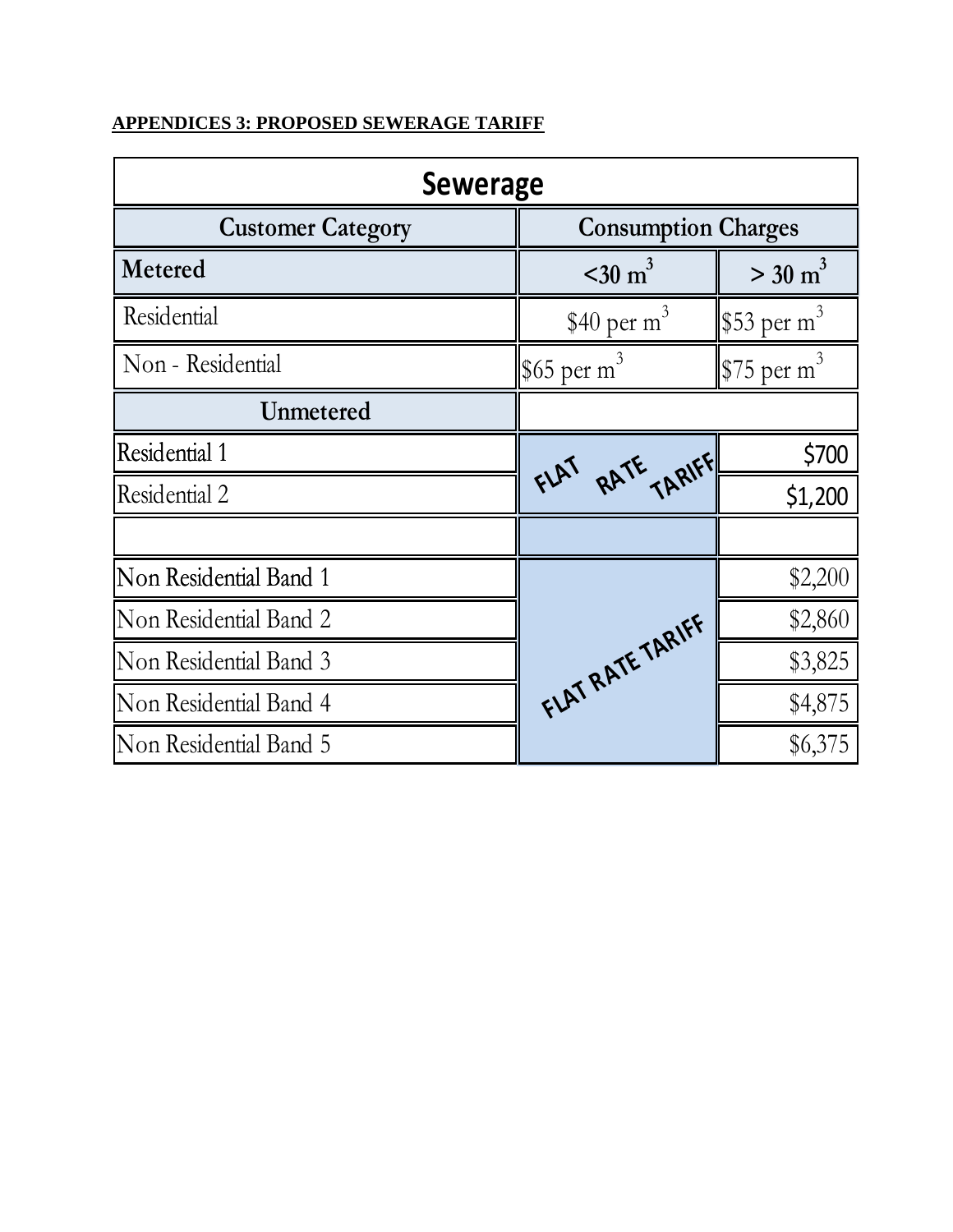## **APPENDICES 4: PROPOSED ANCILLARY CHARGES**

|   | <b>Description</b>                                      | <b>Rate</b>                          |
|---|---------------------------------------------------------|--------------------------------------|
| 1 | Residential Connection Fee in Current Service Areas 3/4 | \$10,000                             |
|   | 2 Non-Residential 3/4 Connection Fee in Current Service |                                      |
|   | Areas 3/4 inches or less                                | \$16,000                             |
|   | 3 All Connection Fee for Services in New Service Areas  | Engineer Estimate (Full Cost)        |
|   | 4 Connection Fee for Service > 3/4 inches               | Engineer Estimate (Full Cost)        |
|   | 5 Residential Reconnect Non-Voluntary                   | \$7,500                              |
|   | 6 Non-Residential Reconn Non-Voluntary                  | \$16,000                             |
|   | 7 Residential Disconnect Voluntary                      | \$4,000                              |
|   | 8 Non-Residential Disconnect Voluntary                  | \$9,000                              |
|   | 9 Residential Reconnect Voluntary                       | \$4,000                              |
|   | 10 Non-Residential Reconnect Voluntary                  | \$9,000                              |
|   | 11 Requested Stay of Disconnection                      | \$1,000                              |
|   | 12 Residential Line Transfer Fee (3/4 ins or less)      | \$16,000                             |
|   | 13 Non-Residential Line Transfer Fee (3/4 ins or less)  | \$25,000                             |
|   | 14 Line Transfer Fee for Service > 3/4 inches           | Engineer Estimate (Full Cost)        |
|   | 15 Residential Tamper Chrg                              | \$35,000                             |
|   | 16 Non-Residential Tamper Chrg                          | \$75,000                             |
|   | 17 Damaged Meter Chrg                                   | Engineer Estimate (Full Cost)        |
|   | 18 UnAcc For Water                                      | Engineer Estimate (Full Cost)        |
|   | 19 Wasting Water Chrg                                   | Engineer Estimate (Full Cost)        |
|   | 20 Capital Charge                                       | Engineer Estimate (Full Cost)        |
|   | 21 Damaged Infrast                                      | <b>Engineer Estimate (Full Cost)</b> |
|   | 22 Compliance Chrg                                      | \$5,000                              |
|   | 23 State Of Indebt Chrg                                 | \$2,500                              |
|   | 24 Name Change                                          | \$1,000                              |
|   | 25 Return Cheque Chrg                                   | \$1,500                              |
|   | 26 Duplicate Bill                                       | \$500                                |
|   |                                                         |                                      |
|   | 27 Sewerage Inspection & Processing Fee                 |                                      |
|   | 28 Residential (No Modification to Chamber)             | \$5,000                              |
|   | 29 Residential (Modification to Chamber)                | \$10,000                             |
|   | 30 Non-Residential (No Modification to Chamber)         | \$15,000                             |
|   | 31 Non-Residential (Modification to Chamber)            | \$20,000                             |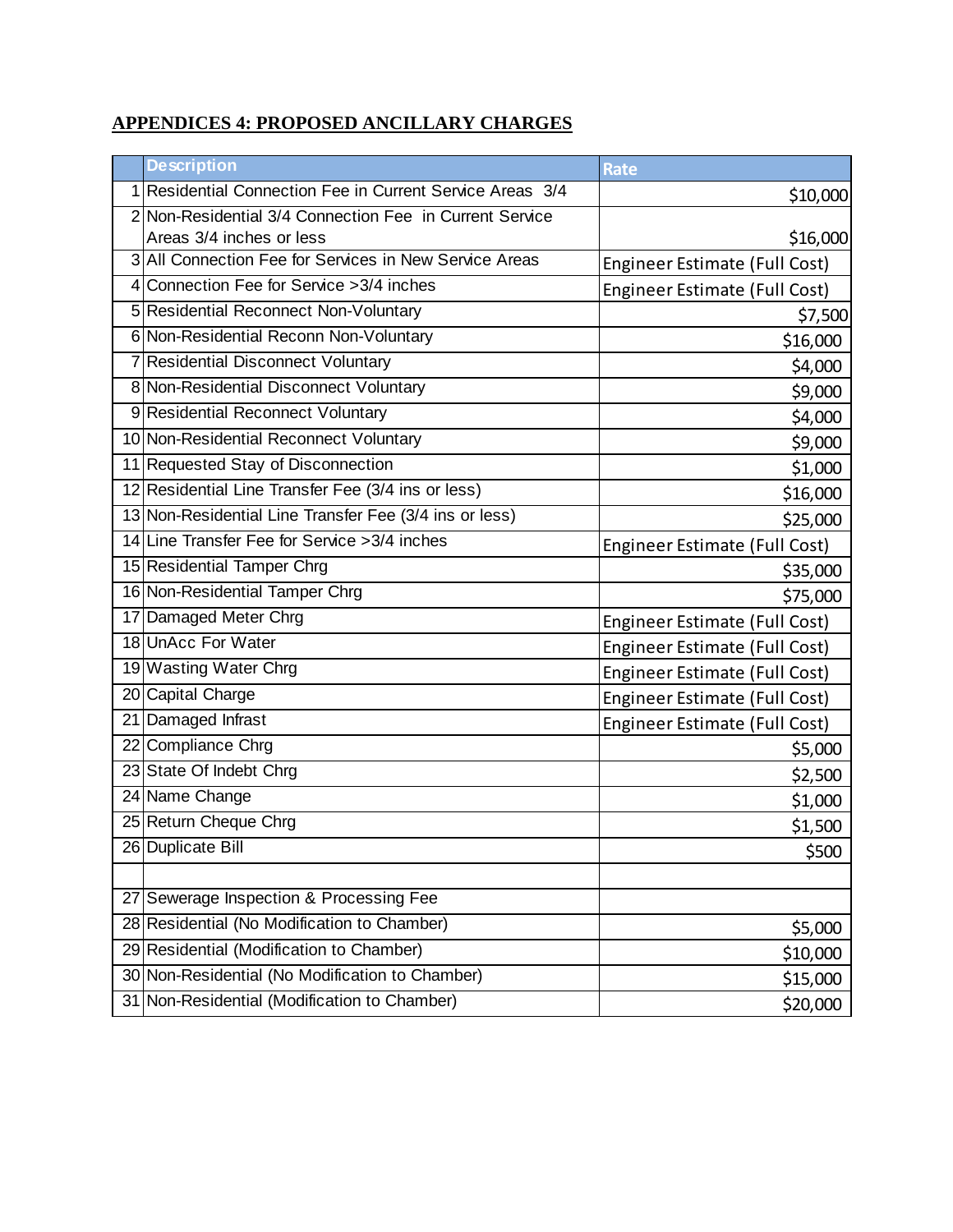# **APPENDICES 5: EXISTING TARIFFS**

| <b>Former</b>   |                                                                    |             |                                  |
|-----------------|--------------------------------------------------------------------|-------------|----------------------------------|
| <b>Supplier</b> | <b>WATER SUPPLY</b>                                                | 2003 Tariff | 2005 Tariff                      |
| Guywa           | <b>Domestic Unmetered Customers</b>                                |             |                                  |
| Guywa           | Rural                                                              | \$8,160     | \$8,900                          |
| Guywa           | Urban (Low Rateable Value)                                         | \$8,160     | \$8,900                          |
| Guywa           | Urban (Medium Rateable Value)                                      | \$12,600    | \$13,800                         |
| Guywa           | Urban (High Rateable Value)                                        | \$14,600    | \$16,000                         |
|                 |                                                                    |             |                                  |
| Guywa           | <b>Non-Domestic Unmetered Customers</b>                            |             |                                  |
| Guywa           | <b>Domestic Combined</b>                                           | \$9,840     | \$10,800                         |
| Guywa           | <b>Small Commercial</b>                                            | \$14,965    | \$16,400                         |
| Guywa           | Medium Commercial                                                  | \$35,910    | \$39,500                         |
| Guywa           | Large Commercial                                                   | \$119,700   | \$131,600                        |
| Guywa           | <b>Small Institutions</b>                                          | \$14,965    | \$16,400                         |
| Guywa           | <b>Medium Institutions</b>                                         | \$35,910    | \$39,500                         |
| Guywa           | Large Institutions                                                 | \$119,700   | \$131,600                        |
| Guywa           | Small Industrial                                                   | \$29,925    | \$32,900                         |
| Guywa           | Medium Industrial                                                  | \$59,850    | \$65,800                         |
| Guywa           | Large Industrial                                                   | \$199,500   | \$219,400                        |
|                 |                                                                    |             |                                  |
| Guywa           | Domestic Metered Customers (Volume charge per cbm*)                |             |                                  |
| Guywa           | Rural                                                              | \$58        | 60.90                            |
| Guywa           | Urban (Low Rateable Value)                                         | \$58        | 60.90                            |
| Guywa           | Urban (Medium Rateable Value)                                      | \$58        | 60.90                            |
| Guywa           | Urban (High Rateable Value)                                        | \$90        | 94.50                            |
| Guywa           | Minimum monthly charge                                             |             | \$580 Replaced by fixed charge   |
| Guywa           | Fixed monthly charge (charge if it exceeds the consumption charge) |             | \$600                            |
|                 |                                                                    |             |                                  |
| Guywa           | Non-Domestic Metered Customers (Volume charge per cbm*)            |             |                                  |
| Guywa           | All categories                                                     | \$92        | 96.60                            |
| Guywa           | Minimum monthly charge                                             |             | \$1,380 Replaced by fixed charge |
| Guywa           | Fixed monthly charge (charge if it exceeds the consumption charge) |             | \$1,450                          |
|                 | $cbm = cubic$ metre = 1,000 litres                                 |             |                                  |